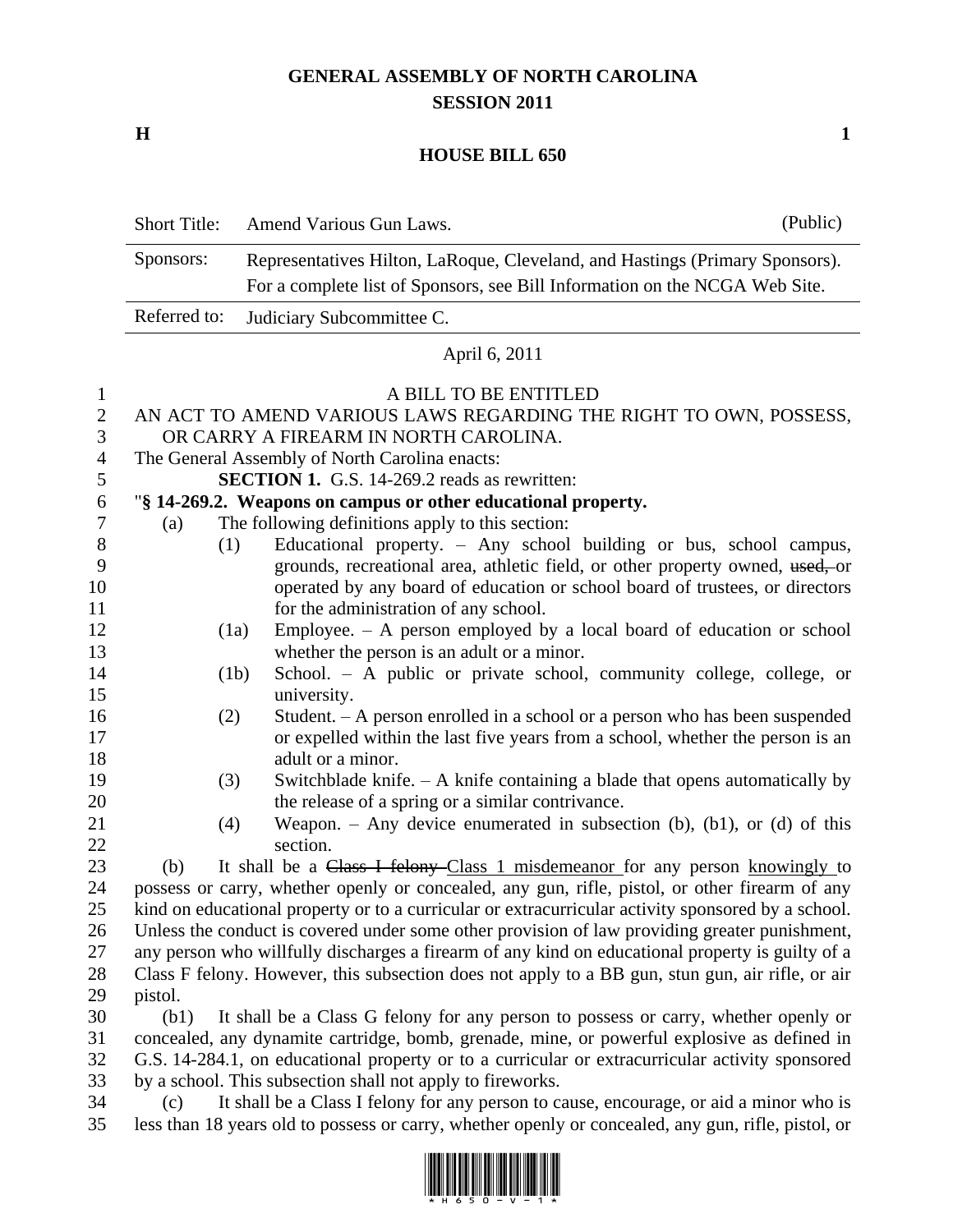other firearm of any kind on educational property. However, this subsection does not apply to a BB gun, stun gun, air rifle, or air pistol. (c1) It shall be a Class G felony for any person to cause, encourage, or aid a minor who is less than 18 years old to possess or carry, whether openly or concealed, any dynamite cartridge, bomb, grenade, mine, or powerful explosive as defined in G.S. 14-284.1 on educational property. This subsection shall not apply to fireworks. (d) It shall be a Class 1 Class 2 misdemeanor for any person to possess or carry, whether openly or concealed, any BB gun, stun gun, air rifle, air pistol, bowie knife, dirk, dagger, slungshot, leaded cane, switchblade knife, blackjack, metallic knuckles, razors and razor blades (except solely for personal shaving), firework, or any sharp-pointed or edged instrument except instructional supplies, unaltered nail files and clips and tools used solely for preparation of food, instruction, and maintenance, on educational property. (e) It shall be a Class 1 Class 2 misdemeanor for any person to cause, encourage, or aid a minor who is less than 18 years old to possess or carry, whether openly or concealed, any BB gun, stun gun, air rifle, air pistol, bowie knife, dirk, dagger, slungshot, leaded cane, switchblade knife, blackjack, metallic knuckles, razors and razor blades (except solely for personal shaving), firework, or any sharp-pointed or edged instrument except instructional supplies, unaltered nail files and clips and tools used solely for preparation of food, instruction, and maintenance, on educational property. (f) Notwithstanding subsection (b) of this section it shall be a Class 1 misdemeanor rather than a Class I felony for any person to possess or carry, whether openly or concealed, Subsection (b) of this section shall not apply to any person who possesses or carries any gun, rifle, pistol, or other firearm of any kind, on educational property or to a curricular or 24 extracurricular activity sponsored by a school  $\frac{1}{2}$ in any of the following circumstances: (1) The person is not a student attending school on the educational property or an employee employed by the school working on the educational property; 27 and 28 (1a) The person is not a student attending a curricular or extracurricular activity sponsored by the school at which the student is enrolled or an employee attending a curricular or extracurricular activity sponsored by the school at which the employee is employed; and (1b) The person has a permit issued in accordance with Article 54B of this Chapter or that is valid under G.S. 14-415.24 and the firearm is in a closed compartment or container within the person's locked vehicle or in a locked container securely affixed to the person's vehicle. (2) Repealed by Session Laws 1999-211, s. 1, effective December 1, 1999, and applicable to offenses committed on or after that date. (3) The firearm is not loaded, is in a motor vehicle, and is in a locked container or a locked firearm rack. (4) Repealed by Session Laws 1999-211, s. 1, effective December 1, 1999, and applicable to offenses committed on or after that date. (g) This section shall not apply to any of the following: (1) A weapon used solely for educational or school-sanctioned ceremonial purposes, or used in a school-approved program conducted under the supervision of an adult whose supervision has been approved by the school authority. (1a) A person exempted by the provisions of G.S. 14-269(b). (2) Firefighters, emergency service personnel, and North Carolina Forest Service personnel, and any private police employed by a school, when acting in the discharge of their official duties. (3) Home schools as defined in G.S. 115C-563(a).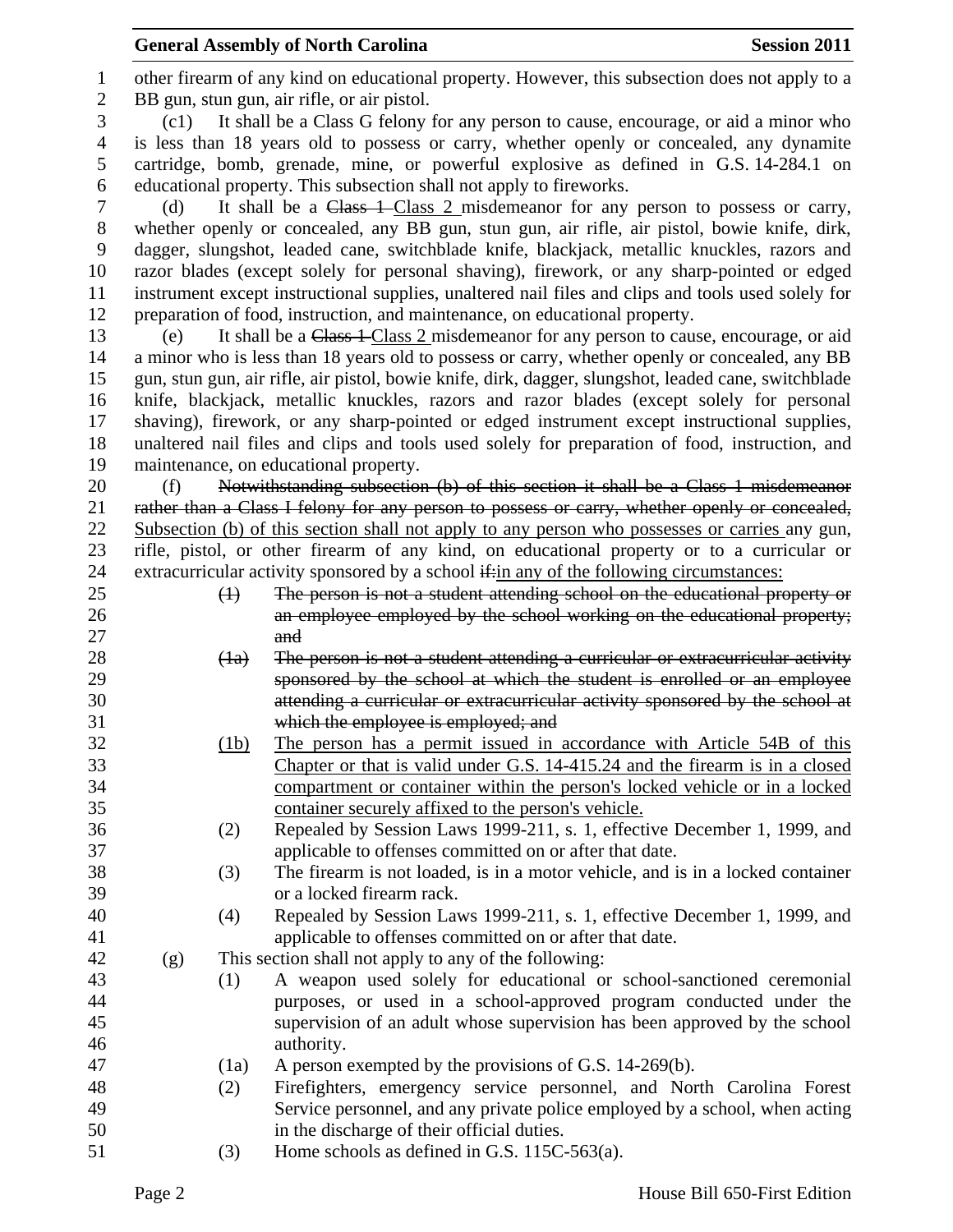|           |      | <b>General Assembly of North Carolina</b>                                                                                                                                                                                                                                                          | <b>Session 2011</b> |
|-----------|------|----------------------------------------------------------------------------------------------------------------------------------------------------------------------------------------------------------------------------------------------------------------------------------------------------|---------------------|
|           | (4)  | Weapons used for hunting purposes on the Howell Woods Nature Center<br>property in Johnston County owned by Johnston Community College when<br>used with the written permission of Johnston Community College or for                                                                               |                     |
|           |      | hunting purposes on other educational property when used with the written<br>permission of the governing body of the school that controls the educational<br>property.                                                                                                                             |                     |
|           | (5)  | A person registered under Chapter 74C of the General Statutes as an armed<br>armored car service guard or an armed courier service guard when acting in<br>the discharge of the guard's duties and with the permission of the college or<br>university.                                            |                     |
|           | (6)  | A person registered under Chapter 74C of the General Statutes as an armed<br>security guard while on the premises of a hospital or health care facility<br>located on educational property when acting in the discharge of the guard's<br>duties with the permission of the college or university. |                     |
| (h)       |      | No person shall be guilty of a criminal violation of this section with regard to the                                                                                                                                                                                                               |                     |
|           |      | possession or carrying of a weapon so long as both of the following apply:                                                                                                                                                                                                                         |                     |
|           | (1)  | The person comes into possession of a weapon by taking or receiving the<br>weapon from another person or by finding the weapon.                                                                                                                                                                    |                     |
|           | (2)  | The person delivers the weapon, directly or indirectly, as soon as practical to<br>law enforcement authorities."                                                                                                                                                                                   |                     |
|           |      | <b>SECTION 2.</b> G.S. 14-269.4 reads as rewritten:                                                                                                                                                                                                                                                |                     |
|           |      | "§ 14-269.4. Weapons on State property and in courthouses.                                                                                                                                                                                                                                         |                     |
|           |      | It shall be unlawful for any person willfully and intentionally to possess, or carry, whether                                                                                                                                                                                                      |                     |
|           |      | openly or concealed, any deadly weapon, not used solely for instructional or officially                                                                                                                                                                                                            |                     |
|           |      | sanctioned ceremonial purposes in the State Capitol Building, the Executive Mansion, the                                                                                                                                                                                                           |                     |
|           |      | Western Residence of the Governor, or on the grounds of any of these buildings, and in any<br>building housing any court of the General Court of Justice. If a court is housed in a building                                                                                                       |                     |
|           |      | containing nonpublic uses in addition to the court, then this prohibition shall apply only to that                                                                                                                                                                                                 |                     |
|           |      | portion of the building used for court purposes while the building is being used for court                                                                                                                                                                                                         |                     |
| purposes. |      |                                                                                                                                                                                                                                                                                                    |                     |
|           |      | This section shall not apply to: to any of the following:                                                                                                                                                                                                                                          |                     |
|           | (1)  | Repealed by S.L. 1997-238, s. 3, effective June 27, 1997,                                                                                                                                                                                                                                          |                     |
|           | (1a) | A person exempted by the provisions of $G.S. 14-269(b), G.S. 14-269(b)$ .                                                                                                                                                                                                                          |                     |
|           | (2)  | through (4) Repealed by S.L. 1997-238, s. 3, effective June 27, 1997,                                                                                                                                                                                                                              |                     |
|           | (4a) | Any person in a building housing a court of the General Court of Justice in                                                                                                                                                                                                                        |                     |
|           |      | possession of a weapon for evidentiary purposes, to deliver it to a                                                                                                                                                                                                                                |                     |
|           |      | law-enforcement agency, or for purposes of registration, registration.                                                                                                                                                                                                                             |                     |
|           | (4b) | Any district court judge or superior court judge who carries or possesses a<br>concealed handgun in a building housing a court of the General Court of                                                                                                                                             |                     |
|           |      | Justice if the judge is in the building to discharge his or her official duties                                                                                                                                                                                                                    |                     |
|           |      | and the judge has a concealed handgun permit issued in accordance with                                                                                                                                                                                                                             |                     |
|           |      | 54B<br>of<br>this<br>Chapter<br>considered<br>Article<br><b>or</b>                                                                                                                                                                                                                                 | valid<br>under      |
|           |      | G.S. 14-415.24, G.S. 14-415.24.                                                                                                                                                                                                                                                                    |                     |
|           | (4c) | Firearms in a courthouse, carried by detention officers employed by and                                                                                                                                                                                                                            |                     |
|           |      | authorized by the sheriff to carry firearms, firearms.                                                                                                                                                                                                                                             |                     |
|           | (4d) | Any magistrate who carries or possesses a concealed handgun in any portion                                                                                                                                                                                                                         |                     |
|           |      | of a building housing a court of the General Court of Justice other than a                                                                                                                                                                                                                         |                     |
|           |      | courtroom itself unless the magistrate is presiding in that courtroom, if the                                                                                                                                                                                                                      |                     |
|           |      | magistrate (i) is in the building to discharge the magistrate's official duties,                                                                                                                                                                                                                   |                     |
|           |      | (ii) has a concealed handgun permit issued in accordance with Article 54B of                                                                                                                                                                                                                       |                     |
|           |      | this Chapter or considered valid under G.S. 14-415.24, (iii) has successfully                                                                                                                                                                                                                      |                     |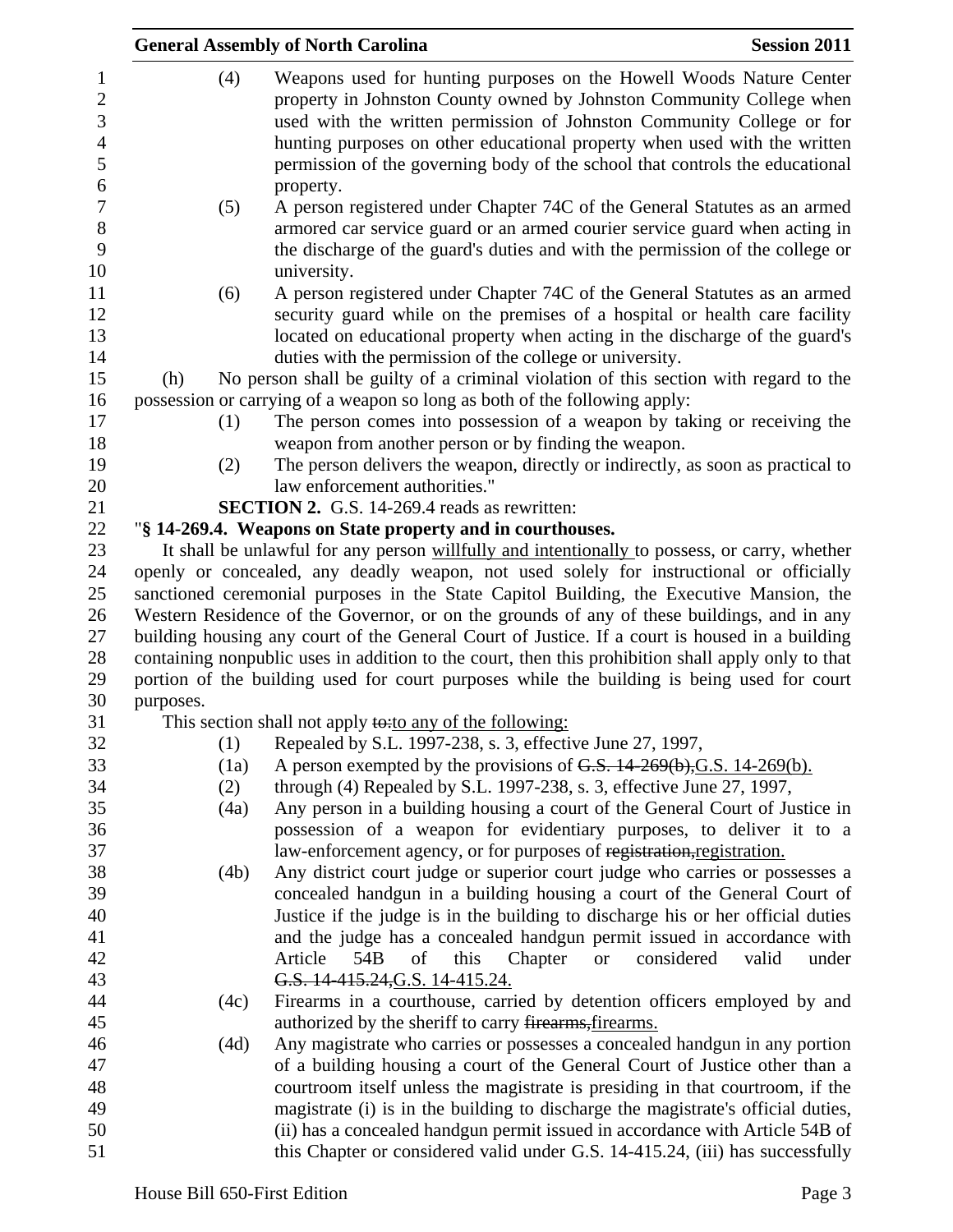|                |                                | <b>General Assembly of North Carolina</b>                                                          | <b>Session 2011</b> |
|----------------|--------------------------------|----------------------------------------------------------------------------------------------------|---------------------|
| $\mathbf{1}$   |                                | completed a one-time weapons retention training substantially similar to that                      |                     |
| $\overline{2}$ |                                | provided to certified law enforcement officers in North Carolina, and (iv)                         |                     |
| 3              |                                | secures the weapon in a locked compartment when the weapon is not on the                           |                     |
| $\overline{4}$ |                                | magistrate's person, person.                                                                       |                     |
| 5              | $\left(5\right)$               | State-owned rest areas, rest stops along the highways, and State-owned                             |                     |
| 6              |                                | hunting and fishing reservations.                                                                  |                     |
| $\tau$         | (6)                            | A person with a permit issued in accordance with Article 54B of this                               |                     |
| 8              |                                | Chapter or considered valid under G.S. 14-415.24 who has a firearm in a                            |                     |
| 9              |                                | closed compartment or container within the person's locked vehicle or in a                         |                     |
| 10             |                                | locked container securely affixed to the person's vehicle.                                         |                     |
|                |                                | Any person violating the provisions of this section shall be guilty of a Class 1                   |                     |
|                | misdemeanor."                  |                                                                                                    |                     |
|                |                                | <b>SECTION 3.</b> G.S. 14-269.7(a) reads as rewritten:                                             |                     |
|                | "(a)                           |                                                                                                    |                     |
|                | of a Class 2 misdemeanor."     | Any minor who willfully and intentionally possesses or carries a handgun is guilty                 |                     |
|                |                                |                                                                                                    |                     |
| 16<br>17       |                                | <b>SECTION 4.</b> G.S. 14-269.8 reads as rewritten:                                                |                     |
|                |                                | "§ 14-269.8. Purchase or possession of firearms by person subject to domestic violence             |                     |
| 19             |                                | order prohibited.                                                                                  |                     |
|                | (a)                            | In accordance with G.S. 50B-3.1, it It is unlawful for any person-person, if the                   |                     |
|                |                                | person has been ordered not to do so pursuant to G.S. 50B-3.1, to own, possess, purchase, or       |                     |
|                |                                | receive or attempt to <del>own, possess</del> , purchase, or receive a firearm, as defined in      |                     |
|                |                                | G.S. 14-409.39(2), machine gun, ammunition, or permits to purchase or carry concealed              |                     |
|                |                                | firearms if ordered by the court for so long as that protective order or any successive protective |                     |
|                |                                | order with a firearm prohibition entered against that person pursuant to Chapter 50B of the        |                     |
|                | General Statutes is in effect. |                                                                                                    |                     |
|                | (b)                            | Any person violating the provisions of this section shall be guilty of a Class H                   |                     |
|                | felony. Class 1 misdemeanor."  |                                                                                                    |                     |
|                |                                | <b>SECTION 5.</b> G.S. 14-277.1 reads as rewritten:                                                |                     |
|                |                                | "§ 14-277.1. Communicating threats.                                                                |                     |
|                | (a)                            | A person is guilty of a Class 1 misdemeanor if without lawful authority-authority or               |                     |
|                | justification:                 |                                                                                                    |                     |
|                | (1)                            | He willfully threatens to physically injure the person or that person's child,                     |                     |
|                |                                | sibling, spouse, or dependent or willfully threatens to damage the property of                     |                     |
|                |                                | another;                                                                                           |                     |
|                | (2)                            | The threat is communicated to the other person, orally, in writing, or by any                      |                     |
|                |                                | other means;                                                                                       |                     |
|                | (3)                            | The threat is made in a manner and under circumstances which would cause                           |                     |
|                |                                | a reasonable person to believe that the threat is likely to be carried out; and                    |                     |
|                | (4)                            | The person threatened believes that the threat will be carried out.                                |                     |
|                | (b)                            | A violation of this section is a Class 1 misdemeanor."                                             |                     |
|                |                                | <b>SECTION 6.</b> G.S. 14-277.2 reads as rewritten:                                                |                     |
|                |                                | "§ 14-277.2. Weapons at parades, etc., prohibited.                                                 |                     |
|                | (a)                            | It shall be unlawful for any person participating in, affiliated with, in or present as a          |                     |
|                |                                | spectator at any parade, funeral procession, picket line, or demonstration upon any private        |                     |
|                |                                | health care facility or upon any public place owned or under the control of the State or any of    |                     |
|                |                                | its political subdivisions to willfully or intentionally possess or have immediate access to any   |                     |
|                |                                | dangerous weapon. Violation of this subsection shall be a Class 1 misdemeanor. It shall be         |                     |
|                |                                | presumed that any Any rifle or gun carried on a rack in a pickup truck at a holiday parade or in   |                     |
|                |                                | a funeral procession or otherwise locked within a vehicle or stored in a locked container          |                     |
|                |                                | securely affixed to a vehicle does not violate the terms of this act.section.                      |                     |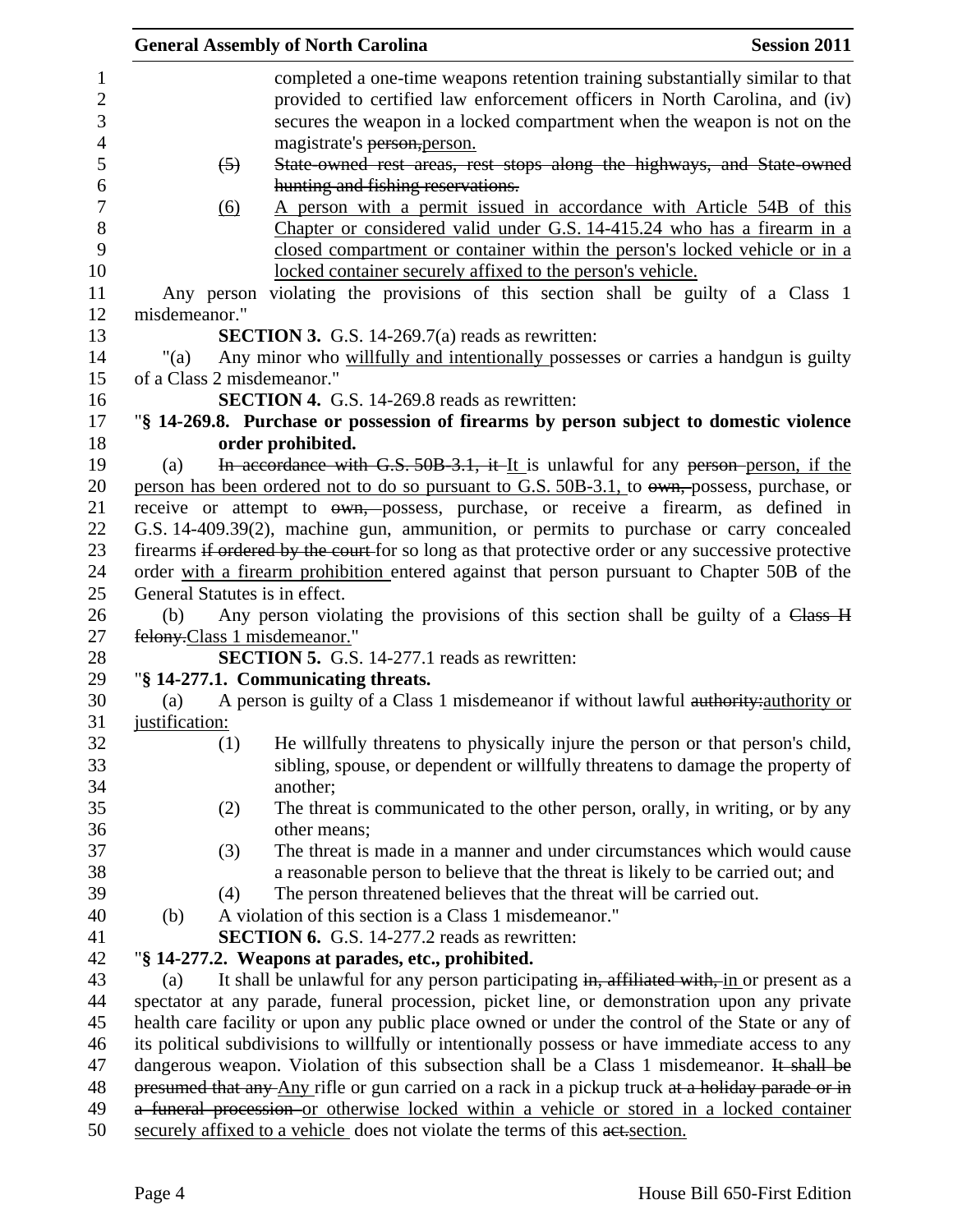|                  |                                                                                                   |                                                                                          | <b>General Assembly of North Carolina</b>                                                       | <b>Session 2011</b> |  |
|------------------|---------------------------------------------------------------------------------------------------|------------------------------------------------------------------------------------------|-------------------------------------------------------------------------------------------------|---------------------|--|
| $\mathbf{1}$     | (b)                                                                                               |                                                                                          | For the purposes of this section the term "dangerous weapon" shall include those                |                     |  |
| $\mathbf{2}$     |                                                                                                   |                                                                                          | weapons specified in G.S. 14-269, 14-269.2, 14-284.1, or 44-288.8 or any other object capable   |                     |  |
| $\mathfrak{Z}$   |                                                                                                   |                                                                                          | of inflicting serious bodily injury or death when used as a weapon.14-288.8.                    |                     |  |
| $\overline{4}$   | (c)                                                                                               |                                                                                          | The provisions prohibitions of this section shall not apply to to any of the following:         |                     |  |
| 5                |                                                                                                   | $\Omega$                                                                                 | $\frac{a}{A}$ person exempted by the provisions of G.S. $\frac{14-269(b)}{14-269(b)}$ .         |                     |  |
| 6                |                                                                                                   | (2)                                                                                      | or to persons A person authorized by State or federal law to carry dangerous                    |                     |  |
| $\boldsymbol{7}$ |                                                                                                   |                                                                                          | weapons in the performance of their duties the person's duties.                                 |                     |  |
| $8\,$            |                                                                                                   | (3)                                                                                      | or to any Any person who obtains a permit to carry a dangerous weapon at a                      |                     |  |
| 9                |                                                                                                   |                                                                                          | parade, funeral procession, picket line, or demonstration from the sheriff or                   |                     |  |
| 10               |                                                                                                   |                                                                                          | police chief, whichever is appropriate, of the locality where such parade,                      |                     |  |
| 11               |                                                                                                   |                                                                                          | funeral procession, picket line, or demonstration is to take place.                             |                     |  |
| 12               |                                                                                                   | $\left(4\right)$                                                                         | A person who is carrying a concealed handgun and has a permit issued in                         |                     |  |
| 13               |                                                                                                   |                                                                                          | accordance with Article 54B of this Chapter or considered valid under                           |                     |  |
| 14               |                                                                                                   |                                                                                          | G.S. 14-415.24."                                                                                |                     |  |
| 15               |                                                                                                   |                                                                                          | <b>SECTION 7.</b> G.S. 14-288.12(b) reads as rewritten:                                         |                     |  |
| 16               | " $(b)$                                                                                           |                                                                                          | The ordinances authorized by this section may permit prohibitions and restrictions:             |                     |  |
| 17               |                                                                                                   | (1)                                                                                      | Of movements of people in public places, including directing and                                |                     |  |
| 18               |                                                                                                   |                                                                                          | compelling the evacuation of all or part of the population from any stricken                    |                     |  |
| 19               |                                                                                                   |                                                                                          | or threatened area within the governing body's jurisdiction, to prescribe                       |                     |  |
| 20               |                                                                                                   |                                                                                          | routes, modes of transportation, and destinations in connection with                            |                     |  |
| 21               |                                                                                                   |                                                                                          | evacuation; and to control ingress and egress of a disaster area, and the                       |                     |  |
| 22               |                                                                                                   |                                                                                          | movement of persons within the area;                                                            |                     |  |
| 23               |                                                                                                   | (2)                                                                                      | Of the operation of offices, business establishments, and other places to or                    |                     |  |
| 24               |                                                                                                   |                                                                                          | from which people may travel or at which they may congregate;                                   |                     |  |
| 25               |                                                                                                   | (3)                                                                                      | Upon the possession, transportation, sale, purchase, and consumption of                         |                     |  |
| 26               |                                                                                                   |                                                                                          | alcoholic beverages;                                                                            |                     |  |
| 27               |                                                                                                   | (4)                                                                                      | Upon-Subject to G.S. 14-288.1A, upon the possession, transportation, sale,                      |                     |  |
| 28               |                                                                                                   |                                                                                          | purchase, storage, and use of dangerous weapons and substances, and                             |                     |  |
| 29               |                                                                                                   |                                                                                          | gasoline; and                                                                                   |                     |  |
| 30               |                                                                                                   | (5)                                                                                      | Upon other activities or conditions the control of which may be reasonably                      |                     |  |
| 31               |                                                                                                   |                                                                                          | necessary to maintain order and protect lives or property during the state of                   |                     |  |
| 32               |                                                                                                   |                                                                                          | emergency.                                                                                      |                     |  |
| 33               |                                                                                                   |                                                                                          | The ordinances may delegate to the mayor of the municipality the authority to determine and     |                     |  |
| 34               |                                                                                                   |                                                                                          | proclaim the existence of a state of emergency, and to impose those authorized prohibitions and |                     |  |
| 35               |                                                                                                   |                                                                                          | restrictions appropriate at a particular time."                                                 |                     |  |
| 36               |                                                                                                   |                                                                                          | <b>SECTION 8.</b> G.S. 14-409.40 reads as rewritten:                                            |                     |  |
| 37               |                                                                                                   |                                                                                          | "§ 14-409.40. Statewide uniformity of local regulation.                                         |                     |  |
| 38               | (a)                                                                                               |                                                                                          | It is declared by the General Assembly that the regulation of firearms is properly an           |                     |  |
| 39               |                                                                                                   |                                                                                          | issue of general, statewide concern, and that the entire field of regulation of firearms is     |                     |  |
| 40               |                                                                                                   |                                                                                          | preempted from regulation by local governments except as provided by this section.              |                     |  |
| 41               | $\left( a1\right)$                                                                                |                                                                                          | The General Assembly further declares that the lawful design, marketing,                        |                     |  |
| 42               |                                                                                                   |                                                                                          | manufacture, distribution, sale, or transfer of firearms or ammunition to the public is not an  |                     |  |
| 43               |                                                                                                   |                                                                                          | unreasonably dangerous activity and does not constitute a nuisance per se and furthermore, that |                     |  |
| 44               |                                                                                                   |                                                                                          | it is the unlawful use of firearms and ammunition, rather than their lawful design, marketing,  |                     |  |
| 45               | manufacture, distribution, sale, or transfer that is the proximate cause of injuries arising from |                                                                                          |                                                                                                 |                     |  |
| 46               |                                                                                                   |                                                                                          | their unlawful use. This subsection applies only to causes of action brought under subsection   |                     |  |
| 47               | $(g)$ of this section.                                                                            |                                                                                          |                                                                                                 |                     |  |
| 48               | (b)                                                                                               |                                                                                          | Unless otherwise permitted by this section or other State statute, no county or                 |                     |  |
| 49               |                                                                                                   | municipality, or instrumentality or agent thereof, by ordinance, resolution, exercise of |                                                                                                 |                     |  |
| 50               |                                                                                                   |                                                                                          | proprietary authority, or other enactment, shall regulate in any manner the possession,         |                     |  |
| 51               |                                                                                                   |                                                                                          | ownership, storage, transfer, sale, purchase, licensing, or registration of firearms, firearms  |                     |  |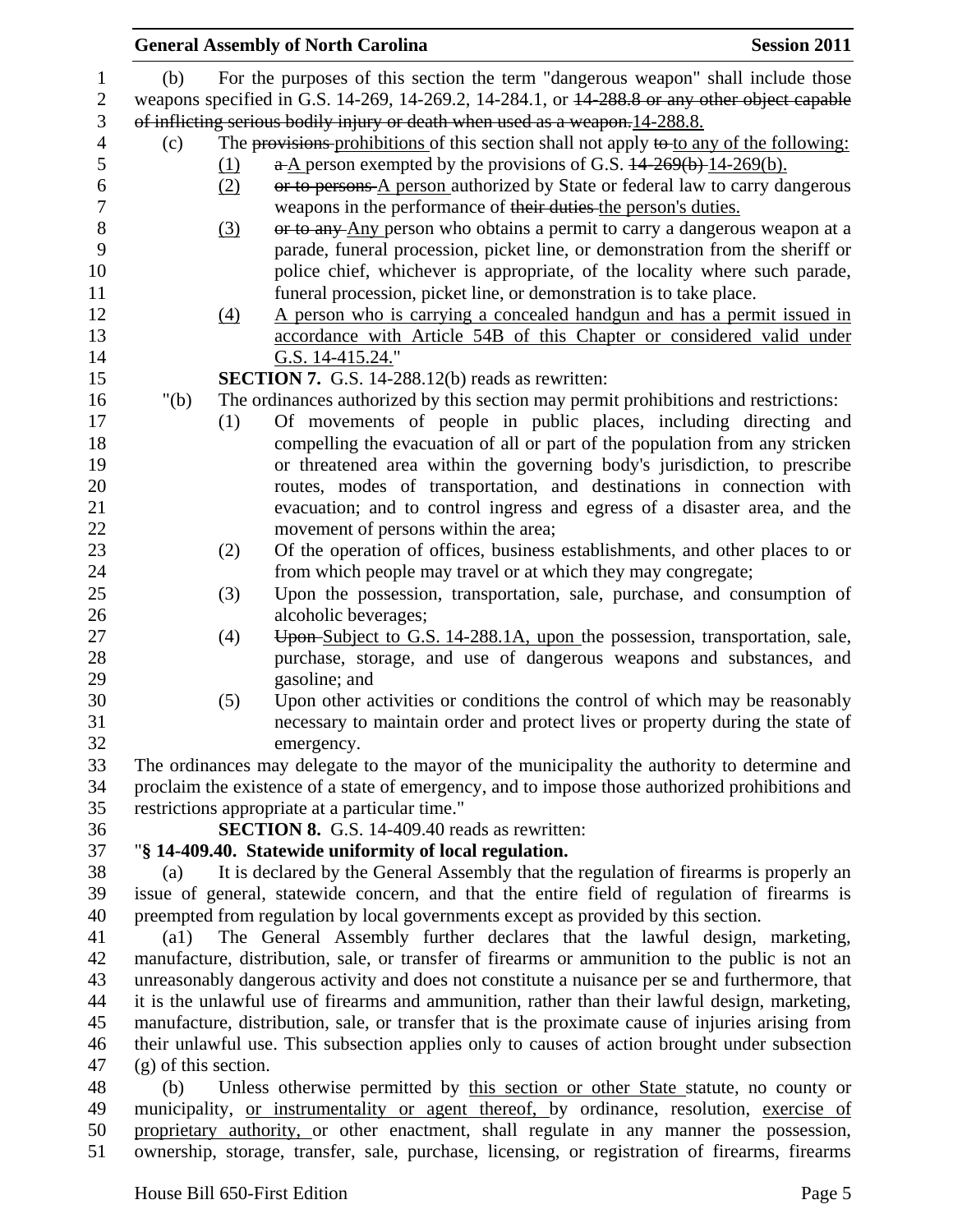ammunition, components of firearms, dealers in firearms, or dealers in handgun components or parts. (c) Notwithstanding subsection (b) of this section, a county or municipality, by zoning or other ordinance, may regulate or prohibit the sale of firearms at a location only if there is a lawful, general, similar regulation or prohibition of commercial activities at that location. Nothing in this subsection shall restrict the right of a county or municipality to adopt a general zoning plan that prohibits any commercial activity within a fixed distance of a school or other educational institution except with a special use permit issued for a commercial activity found not to pose a danger to the health, safety, or general welfare of persons attending the school or educational institution within the fixed distance.However, an ordinance that is designed or enforced effectively to restrict or prohibit the sale, purchase, transfer, manufacture, or display of firearms, ammunition, or firearm accessories that are otherwise lawful under the laws of this State is in conflict with this section and is void.

14 (d) No county or municipality, <u>or instrumentality or agent thereof</u>, by zoning or other ordinance, shall regulate in any manner firearms shows with regulations more stringent than those applying to shows of other types of items.

 (e) A county or municipality may regulate the transport, carrying, or possession of firearms by employees of the local unit of government in the course of their employment with that local unit of government.

- (f) Nothing contained in this section prohibits municipalities or counties from application of their authority under G.S. 153A-129, 160A-189, 14-269, 14-269.2, 14-269.3, 22 14-269.4, 14-277.2, 14-415.11, 14-415.23, including or from prohibiting the possession of firearms in public-owned buildings, on the grounds or parking areas of those buildings, or in public parks or recreation areas, buildings, except nothing in this subsection shall prohibit a 25 person from storing a firearm within a motor vehicle while the vehicle is on these grounds or areas. Nothing contained in this section prohibits municipalities or counties from exercising powers provided by law in declared states of emergency under Article 36A of this Chapter. in parking facilities within or attached to such buildings. A prohibition on firearms in publicly owned buildings shall not apply to business or residential lessees occupying the premises.
- (g) The authority to bring suit and the right to recover against any firearms or ammunition marketer, manufacturer, distributor, dealer, seller, or trade association by or on behalf of any governmental unit, created by or pursuant to an act of the General Assembly or the Constitution, or any department, agency, or authority thereof, for damages, abatement, injunctive relief, or any other remedy resulting from or relating to the lawful design, marketing, manufacture, distribution, sale, or transfer of firearms or ammunition to the public is reserved exclusively to the State. Any action brought by the State pursuant to this section shall be brought by the Attorney General on behalf of the State. This section shall not prohibit a political subdivision or local governmental unit from bringing an action against a firearms or ammunition marketer, manufacturer, distributor, dealer, seller, or trade association for breach of contract or warranty for defect of materials or workmanship as to firearms or ammunition purchased by the political subdivision or local governmental unit."
- 
- **SECTION 9.** G.S. 14-415.1 reads as rewritten:

## "**§ 14-415.1. Possession of firearms, etc., by felon prohibited.**

 (a) It shall be unlawful for any person who has been convicted of a felony to purchase, own, possess, or have in his custody, care, or control any firearm or any weapon of mass death and destruction as defined in G.S. 14-288.8(c). For the purposes of this section, a firearm is (i) any weapon, including a starter gun, which will or is designed to or may readily be converted to expel a projectile by the action of an explosive, or its frame or receiver, or (ii) any firearm muffler or firearm silencer. This section does not apply to an antique firearm, as defined in G.S. 14-409.11.

Every person violating the provisions of this section shall be punished as a Class G felon.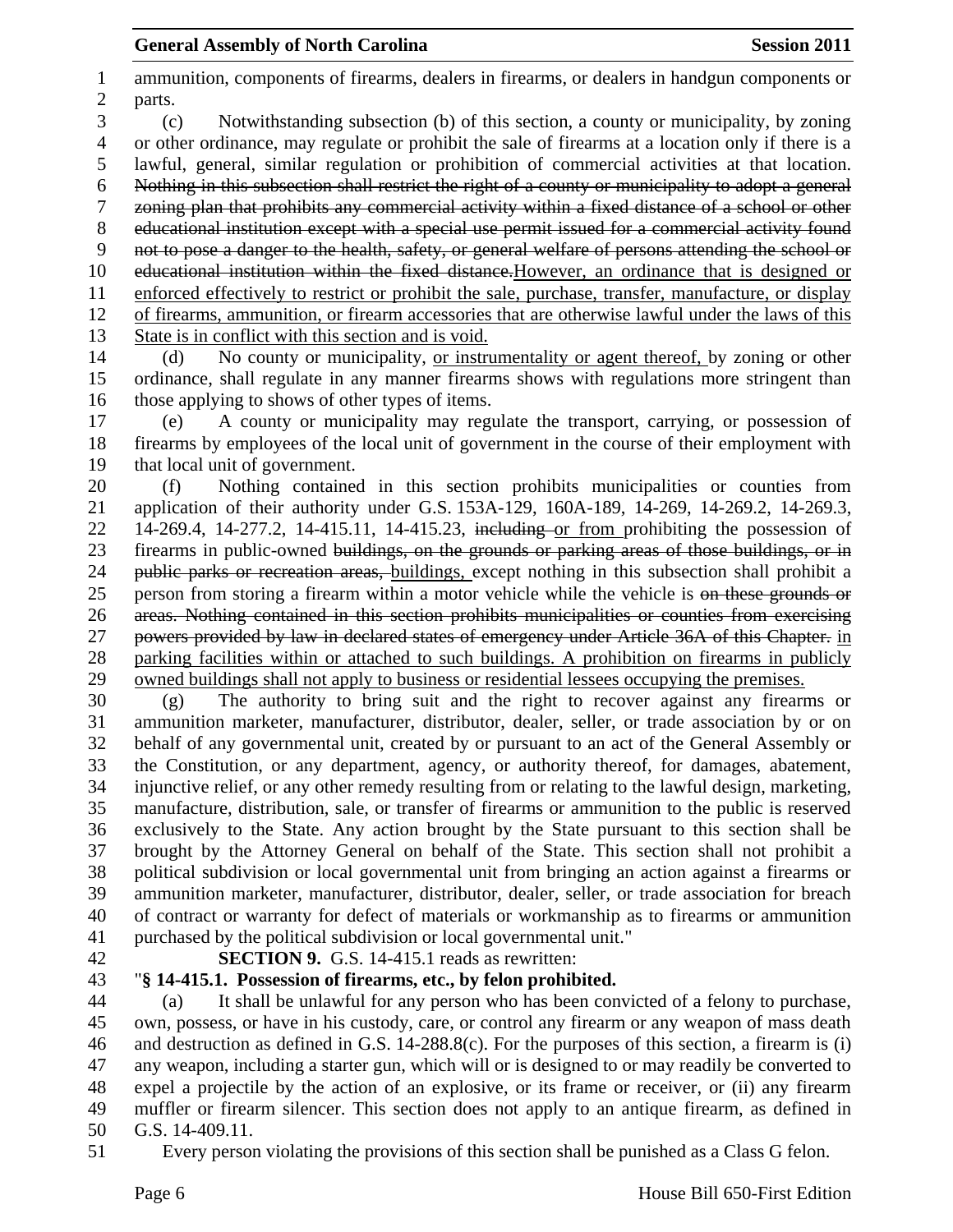| <b>General Assembly of North Carolina</b><br><b>Session 2011</b>                                                                                                                                     |
|------------------------------------------------------------------------------------------------------------------------------------------------------------------------------------------------------|
| Prior convictions which cause disentitlement under this section shall only include:<br>(b)<br>Felony convictions in North Carolina that occur before, on, or after<br>(1)<br>December 1, 1995; and   |
| (2)<br>Repealed by Session Laws 1995, c. 487, s. 3, effective December 1, 1995.                                                                                                                      |
| Violations of criminal laws of other states or of the United States that occur<br>(3)                                                                                                                |
| before, on, or after December 1, 1995, and that are substantially similar to                                                                                                                         |
| the crimes covered in subdivision (1) which are punishable where committed                                                                                                                           |
| by imprisonment for a term exceeding one year.                                                                                                                                                       |
| When a person is charged under this section, records of prior convictions of any offense,                                                                                                            |
| whether in the courts of this State, or in the courts of any other state or of the United States,                                                                                                    |
| shall be admissible in evidence for the purpose of proving a violation of this section. The term                                                                                                     |
| "conviction" is defined as a final judgment in any case in which felony punishment, or                                                                                                               |
| imprisonment for a term exceeding one year, as the case may be, is permissible, authorized,                                                                                                          |
| without regard to the plea entered or to the sentence imposed. A judgment of a conviction of                                                                                                         |
| the defendant or a plea of guilty by the defendant to such an offense certified to a superior court                                                                                                  |
| of this State from the custodian of records of any state or federal court shall be prima facie                                                                                                       |
| evidence of the facts so certified.                                                                                                                                                                  |
| The indictment charging the defendant under the terms of this section shall be<br>(c)                                                                                                                |
| separate from any indictment charging him with other offenses related to or giving rise to a                                                                                                         |
| charge under this section. An indictment which charges the person with violation of this section                                                                                                     |
| must set forth the date that the prior offense was committed, the type of offense and the penalty                                                                                                    |
| therefor, and the date that the defendant was convicted or plead guilty to such offense, the                                                                                                         |
| identity of the court in which the conviction or plea of guilty took place and the verdict and                                                                                                       |
| judgment rendered therein.                                                                                                                                                                           |
| This section does not apply to a person whose firearms rights have been restored<br>(d)                                                                                                              |
| under G.S. 14-415.4, unless the person is convicted of a subsequent felony after the petition to                                                                                                     |
| restore the person's firearms rights is granted. who, pursuant to the law of the jurisdiction in<br>which the conviction occurred, has been pardoned or has had his or her firearms rights restored. |
| This section does not apply and there is no disentitlement under this section if the<br>(e)                                                                                                          |
| felony conviction is a violation under the laws of North Carolina, another state, or the United                                                                                                      |
| States that pertains to antitrust violations, unfair trade practices, or restraints of trade."                                                                                                       |
| <b>SECTION 10.</b> G.S. 14-415.11 $(c)$ reads as rewritten.                                                                                                                                          |
| A permit does not authorize a person to carry a concealed handgun in the areas<br>"(c)                                                                                                               |
| prohibited by $G.S.$ 14-269.2, 14-269.3, 14-269.4, and 14-277.2, in an area prohibited by rule                                                                                                       |
| adopted under G.S. 120-32.1, G.S. 14-269.2 and G.S. 14-269.4, in any area prohibited by 18                                                                                                           |
| U.S.C. § 922 or any other federal law, in a law enforcement or correctional facility, in a                                                                                                           |
| building housing only State or federal offices, in an office of the State or federal government                                                                                                      |
| that is not located in a building exclusively occupied by the State or federal government, a                                                                                                         |
| financial institution, or on any other premises, except state-owned rest areas or state-owned rest                                                                                                   |
| stops along the highways, or on any private premises where notice that carrying a concealed                                                                                                          |
| handgun is prohibited by the posting of a conspicuous notice or statement by the person in legal                                                                                                     |
| possession or control of the premises. It shall be unlawful for a person, with or without a                                                                                                          |
| permit, to carry a concealed handgun while consuming alcohol or at any time while the person                                                                                                         |
| has remaining in his body any alcohol or in his blood a controlled substance previously                                                                                                              |
| consumed, but a person does not violate this condition if a controlled substance in his blood                                                                                                        |
| was lawfully obtained and taken in therapeutically appropriate amounts-amounts or if the                                                                                                             |
| person is on the person's own property."                                                                                                                                                             |
|                                                                                                                                                                                                      |

48 **SECTION 11.** G.S. 14-415.12 reads as rewritten:<br>49 **SECTION 11.** G.S. 14-415.12 reads as rewritten: "**§ 14-415.12. Criteria to qualify for the issuance of a permit.**

 (a) The sheriff shall issue a permit to an applicant if the applicant qualifies under the following criteria: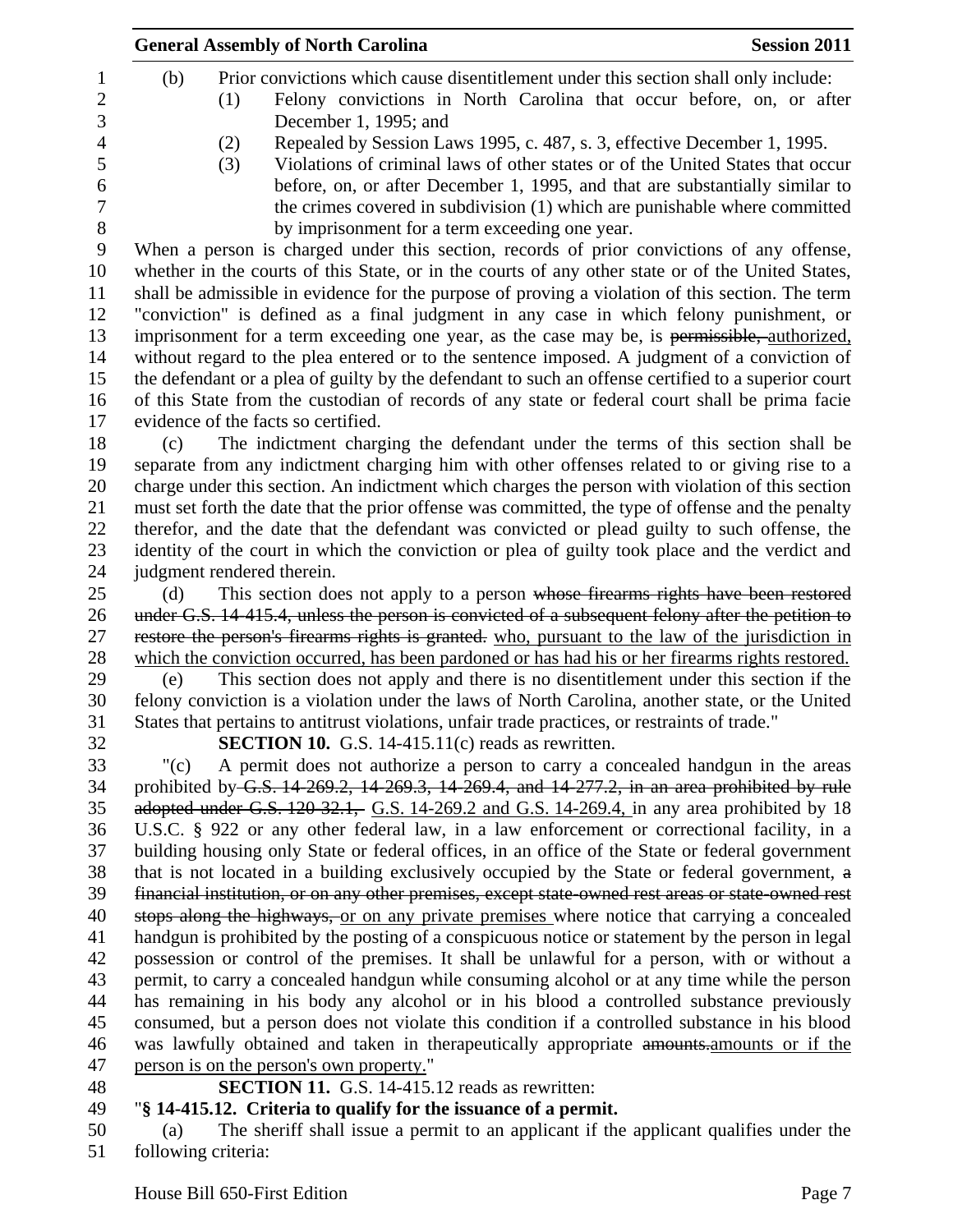|     |                   | <b>General Assembly of North Carolina</b>                                                                                                                                                                                                                                                                                                                                                                                                                                                                                                                                                                                            | <b>Session 2011</b> |
|-----|-------------------|--------------------------------------------------------------------------------------------------------------------------------------------------------------------------------------------------------------------------------------------------------------------------------------------------------------------------------------------------------------------------------------------------------------------------------------------------------------------------------------------------------------------------------------------------------------------------------------------------------------------------------------|---------------------|
|     | (1)               | The applicant is a citizen of the United States and has been a resident of the<br>State 30 days or longer immediately preceding the filing of the application.                                                                                                                                                                                                                                                                                                                                                                                                                                                                       |                     |
|     | (2)               | The applicant is 21 years of age or older.                                                                                                                                                                                                                                                                                                                                                                                                                                                                                                                                                                                           |                     |
|     | $\left(3\right)$  | The applicant does not suffer from a physical or mental infirmity that                                                                                                                                                                                                                                                                                                                                                                                                                                                                                                                                                               |                     |
|     |                   | prevents the safe handling of a handgun.                                                                                                                                                                                                                                                                                                                                                                                                                                                                                                                                                                                             |                     |
|     | (4)               | The applicant has successfully completed an approved firearms safety and<br>training course which involves the actual firing of handguns and instruction<br>in the laws of this State governing the carrying of a concealed handgun and<br>the use of deadly force. The North Carolina Criminal Justice Education and<br>Training Standards Commission shall prepare and publish general guidelines<br>for courses and qualifications of instructors which would satisfy the<br>requirements of this subdivision. An approved course shall be any course<br>which satisfies the requirements of this subdivision and is certified or |                     |
|     |                   | sponsored by:                                                                                                                                                                                                                                                                                                                                                                                                                                                                                                                                                                                                                        |                     |
|     |                   | The North Carolina Criminal Justice Education and Training<br>a.                                                                                                                                                                                                                                                                                                                                                                                                                                                                                                                                                                     |                     |
|     |                   | Standards Commission,                                                                                                                                                                                                                                                                                                                                                                                                                                                                                                                                                                                                                |                     |
|     |                   | The National Rifle Association, or<br>$\mathbf b$ .                                                                                                                                                                                                                                                                                                                                                                                                                                                                                                                                                                                  |                     |
|     |                   | A law enforcement agency, college, private or public institution or<br>$\mathbf{c}$ .                                                                                                                                                                                                                                                                                                                                                                                                                                                                                                                                                |                     |
|     |                   | organization, or firearms training school, taught by instructors                                                                                                                                                                                                                                                                                                                                                                                                                                                                                                                                                                     |                     |
|     |                   | certified by the North Carolina Criminal Justice Education and                                                                                                                                                                                                                                                                                                                                                                                                                                                                                                                                                                       |                     |
|     |                   | Training Standards Commission or the National Rifle Association.                                                                                                                                                                                                                                                                                                                                                                                                                                                                                                                                                                     |                     |
|     |                   | Every instructor of an approved course shall file a copy of the firearms<br>course description, outline, and proof of certification annually, or upon                                                                                                                                                                                                                                                                                                                                                                                                                                                                                |                     |
|     |                   | modification of the course if more frequently, with the North Carolina                                                                                                                                                                                                                                                                                                                                                                                                                                                                                                                                                               |                     |
|     |                   | Criminal Justice Education and Training Standards Commission.                                                                                                                                                                                                                                                                                                                                                                                                                                                                                                                                                                        |                     |
|     | (5)               | The applicant is not disqualified under subsection (b) of this section.                                                                                                                                                                                                                                                                                                                                                                                                                                                                                                                                                              |                     |
| (b) |                   | The sheriff shall deny a permit to an applicant who:                                                                                                                                                                                                                                                                                                                                                                                                                                                                                                                                                                                 |                     |
|     | (1)               | Is ineligible to own, possess, possess or receive a firearm under the                                                                                                                                                                                                                                                                                                                                                                                                                                                                                                                                                                |                     |
|     |                   | provisions of State or federal law.                                                                                                                                                                                                                                                                                                                                                                                                                                                                                                                                                                                                  |                     |
|     | (2)               | Is under indictment or against whom a finding of probable cause exists for a                                                                                                                                                                                                                                                                                                                                                                                                                                                                                                                                                         |                     |
|     |                   | felony.                                                                                                                                                                                                                                                                                                                                                                                                                                                                                                                                                                                                                              |                     |
|     | (3)               | Has been adjudicated guilty in any court of a felony, unless: (i) the felony is                                                                                                                                                                                                                                                                                                                                                                                                                                                                                                                                                      |                     |
|     |                   | an offense that pertains to antitrust violations, unfair trade practices, or                                                                                                                                                                                                                                                                                                                                                                                                                                                                                                                                                         |                     |
|     |                   | restraints of trade, or (ii) the person's firearms rights have been restored                                                                                                                                                                                                                                                                                                                                                                                                                                                                                                                                                         |                     |
|     |                   | pursuant to G.S. 14-415.4.                                                                                                                                                                                                                                                                                                                                                                                                                                                                                                                                                                                                           |                     |
|     | (4)               | Is a fugitive from justice.                                                                                                                                                                                                                                                                                                                                                                                                                                                                                                                                                                                                          |                     |
|     | (5)               | Is an unlawful user of, or addicted to marijuana, alcohol, or any depressant,                                                                                                                                                                                                                                                                                                                                                                                                                                                                                                                                                        |                     |
|     |                   | stimulant, or narcotic drug, or any other controlled substance as defined in                                                                                                                                                                                                                                                                                                                                                                                                                                                                                                                                                         |                     |
|     |                   | 21 U.S.C. § 802.                                                                                                                                                                                                                                                                                                                                                                                                                                                                                                                                                                                                                     |                     |
|     | (6)               | Is currently, or has been previously adjudicated by a court or                                                                                                                                                                                                                                                                                                                                                                                                                                                                                                                                                                       |                     |
|     |                   | administratively determined by a governmental agency whose decisions are                                                                                                                                                                                                                                                                                                                                                                                                                                                                                                                                                             |                     |
|     |                   | subject to judicial review to be, lacking mental capacity or mentally ill.<br>Receipt of previous consultative services or outpatient treatment alone shall                                                                                                                                                                                                                                                                                                                                                                                                                                                                          |                     |
|     |                   | not disqualify an applicant under this subdivision.                                                                                                                                                                                                                                                                                                                                                                                                                                                                                                                                                                                  |                     |
|     | $\leftrightarrow$ | Is or has been discharged from the armed forces under conditions other than                                                                                                                                                                                                                                                                                                                                                                                                                                                                                                                                                          |                     |
|     |                   | honorable.                                                                                                                                                                                                                                                                                                                                                                                                                                                                                                                                                                                                                           |                     |
|     | (8)               | Is or has been adjudicated guilty of or received a prayer for judgment                                                                                                                                                                                                                                                                                                                                                                                                                                                                                                                                                               |                     |
|     |                   | continued or suspended sentence for one or more crimes of violence                                                                                                                                                                                                                                                                                                                                                                                                                                                                                                                                                                   |                     |
|     |                   | constituting a misdemeanor, including but not limited to, a violation of a                                                                                                                                                                                                                                                                                                                                                                                                                                                                                                                                                           |                     |
|     |                   | misdemeanor under Article 8 of Chapter 14 of the General Statutes, or a                                                                                                                                                                                                                                                                                                                                                                                                                                                                                                                                                              |                     |
|     |                   | violation of a misdemeanor under G.S. 14-225.2, 14-226.1, 14-258.1,                                                                                                                                                                                                                                                                                                                                                                                                                                                                                                                                                                  |                     |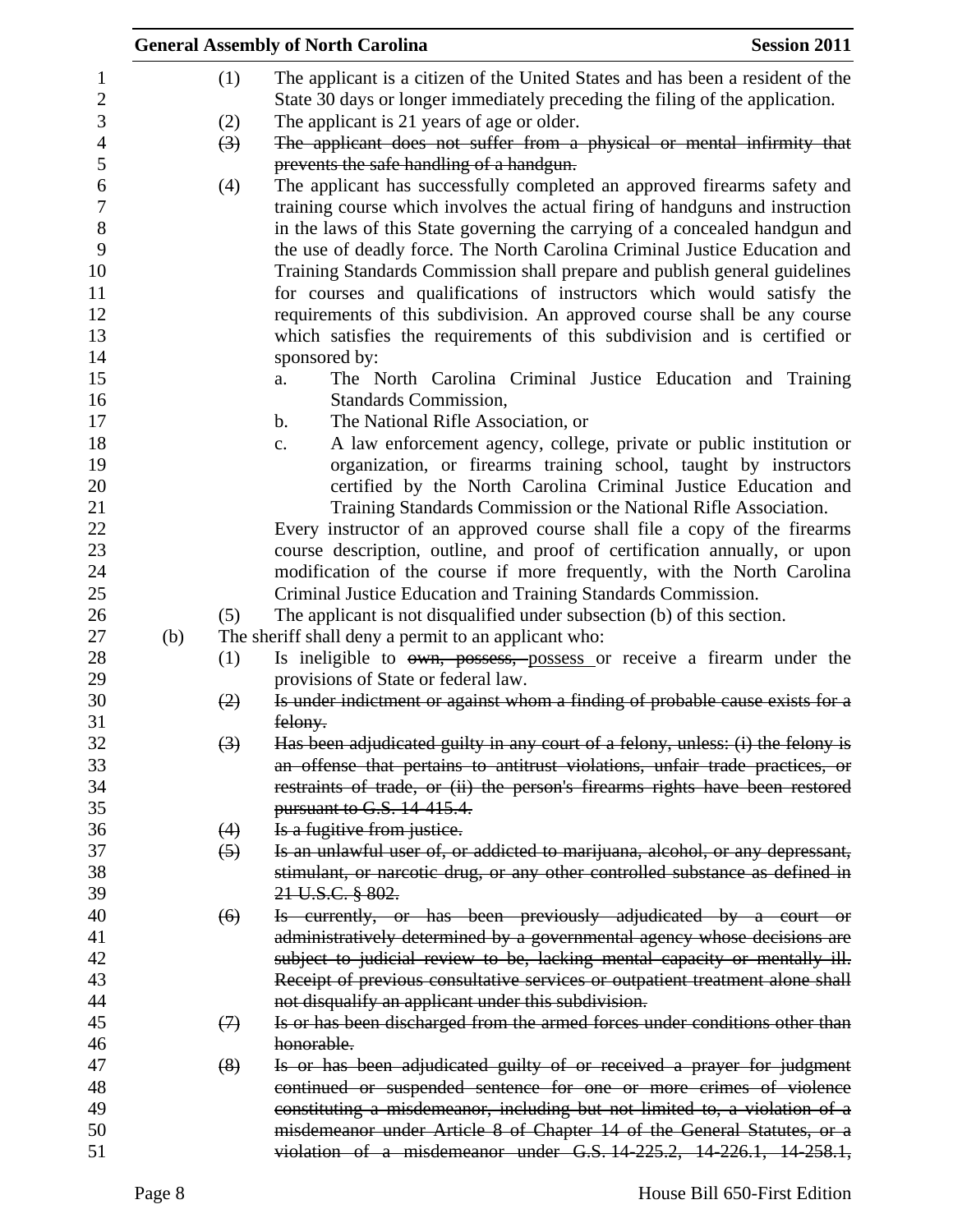|                |                                       | <b>General Assembly of North Carolina</b>                   | <b>Session 2011</b>                                                                                    |
|----------------|---------------------------------------|-------------------------------------------------------------|--------------------------------------------------------------------------------------------------------|
| $\mathbf{1}$   |                                       |                                                             | 14-269.2, 14-269.3, 14-269.4, 14-269.6, 14-276.1, 14-277, 14-277.1,                                    |
| $\sqrt{2}$     |                                       |                                                             | 14-277.2, 14-277.3A, 14-281.1, 14-283, 14-288.2, 14-288.4(a)(1) or (2),                                |
| 3              |                                       |                                                             | 14-288.6, 14-288.9, 14-288.12, 14-288.13, 14-288.14, 14-318.2,                                         |
| $\overline{4}$ |                                       | 14-415.21(b), 14-415.26(d), or former G.S. 14-277.3.        |                                                                                                        |
| 5              | $\left( \Theta \right)$               |                                                             | Has had entry of a prayer for judgment continued for a criminal offense                                |
| 6              |                                       |                                                             | which would disqualify the person from obtaining a concealed handgun                                   |
| 7              |                                       | permit.                                                     |                                                                                                        |
| 8              | (10)                                  |                                                             | Is free on bond or personal recognizance pending trial, appeal, or sentencing                          |
| 9              |                                       |                                                             | for a crime which would disqualify him from obtaining a concealed handgun                              |
| 10             |                                       | permit.                                                     |                                                                                                        |
| 11             | (11)                                  |                                                             | Has been convicted of an impaired driving offense under G.S. 20-138.1,                                 |
| 12             |                                       |                                                             | 20-138.2, or 20-138.3 within three years prior to the date on which the                                |
| 13             |                                       | application is submitted.                                   |                                                                                                        |
| 14             | (c)                                   |                                                             | An applicant shall not be ineligible to receive a concealed carry permit under                         |
| 15             |                                       |                                                             | subdivision (6) of subsection (b) of this section because of involuntary commitment to mental          |
| 16             |                                       |                                                             | health services if the individual's rights have been restored under G.S. 122C-54.1. Receipt of         |
| 17             |                                       |                                                             | previous consultative services or outpatient treatment alone shall not disqualify an applicant         |
| 18             | under any provision of this section." |                                                             |                                                                                                        |
| 19             |                                       | <b>SECTION 12.</b> G.S. 14-415.13(a)(5) reads as rewritten: |                                                                                                        |
| 20             | "(a)                                  |                                                             | A person shall apply to the sheriff of the county in which the person resides to                       |
| 21             |                                       |                                                             | obtain a concealed handgun permit. The applicant shall submit to the sheriff all of the                |
| 22             | following:                            |                                                             |                                                                                                        |
| 23             |                                       |                                                             |                                                                                                        |
| 24             | (5)                                   |                                                             | A release, in a form to be prescribed by the Administrative Office of the                              |
| 25             |                                       |                                                             | Courts, that authorizes and requires disclosure to the sheriff of any records                          |
| 26             |                                       |                                                             | concerning the mental health or capacity of the applicant.applicant to be                              |
| 27             |                                       |                                                             | used for the sole purpose of determining whether the applicant is                                      |
| 28             |                                       |                                                             | disqualified for a permit under the provisions of G.S. 14-415.12."                                     |
| 29             |                                       | <b>SECTION 13.</b> G.S. 14-415.14(b) reads as rewritten:    |                                                                                                        |
| 30             | " $(b)$                               |                                                             | The permit application shall also contain a warning substantially as follows:                          |
| 31             |                                       |                                                             | "CAUTION: Federal law and State law on the possession of handguns and firearms may                     |
| 32             |                                       |                                                             | differ. If you are prohibited by federal law from possessing a handgun or a firearm, you may be        |
| 33             |                                       |                                                             | prosecuted in federal court. A State permit is not a defense to a federal prosecution."                |
| 34             |                                       | <b>SECTION 14.</b> G.S. 14-415.15 reads as rewritten:       |                                                                                                        |
| 35             |                                       | "§ 14-415.15. Issuance or denial of permit.                 |                                                                                                        |
| 36             | (a)                                   |                                                             | Except as permitted under subsection (b) of this section, within $90-45$ days after                    |
| 37             |                                       |                                                             | receipt of the items listed in G.S. 14-415.13 from an applicant, the sheriff shall either issue or     |
| 38             |                                       |                                                             | deny the permit. The sheriff may conduct any investigation necessary to determine the                  |
| 39             |                                       |                                                             | qualification or competency of the person applying for the permit, including record checks.            |
| 40             | (b)                                   |                                                             | Upon presentment to the sheriff of the items required under G.S. $14-415.13$ (a)(1),                   |
| 41             |                                       |                                                             | (2), and (3), the sheriff may issue a temporary permit for a period not to exceed $90.45$ days to a    |
| 42             |                                       |                                                             | person who the sheriff reasonably believes is in an emergency situation that may constitute a          |
| 43             |                                       |                                                             | risk of safety to the person, the person's family or property. The applicant may submit proof of       |
| 44             |                                       |                                                             | a protective order issued under G.S. 50B-3 for the protection of the applicant as evidence of an       |
| 45             |                                       |                                                             | emergency situation. The temporary permit may not be renewed and may be revoked by the                 |
| 46             | sheriff without a hearing.            |                                                             |                                                                                                        |
| 47             | (c)                                   |                                                             | A person's application for a permit shall be denied only if the applicant fails to                     |
| 48             |                                       |                                                             | qualify under the criteria listed in this Article. If the sheriff denies the application for a permit, |
| 49             |                                       |                                                             | the sheriff shall, within $90-45$ days, notify the applicant in writing, stating the grounds for       |
| 50             |                                       |                                                             | denial. An applicant may appeal the denial, revocation, or nonrenewal of a permit by                   |
| 51             |                                       |                                                             | petitioning a district court judge of the district in which the application was filed. The             |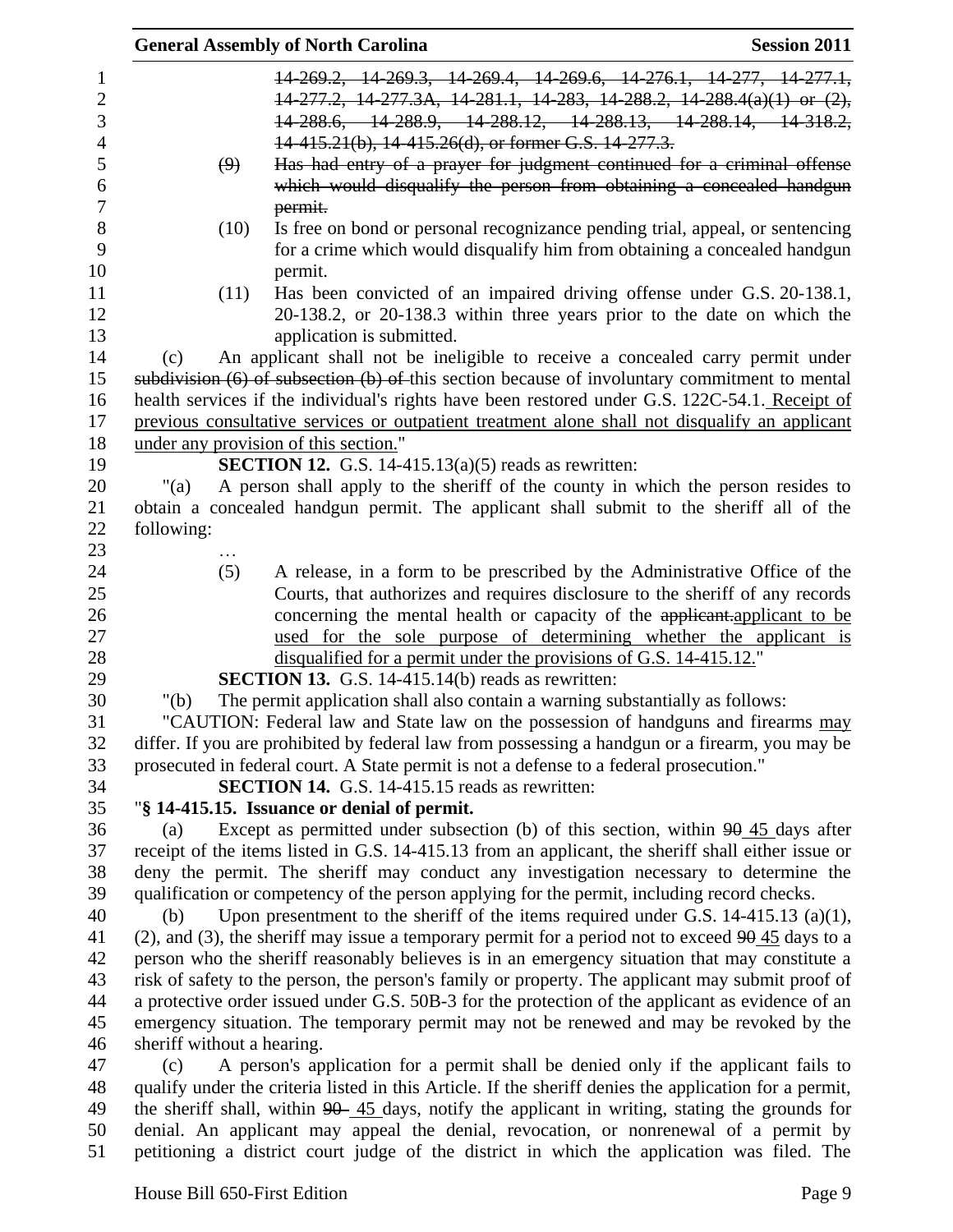## **General Assembly of North Carolina Session 2011**

 determination by the court, on appeal, shall be upon the facts, facts and the law, and the reasonableness of the sheriff's refusal. sheriff's refusal shall be sustained only if the sheriff has demonstrated that the applicant is prohibited from receiving or possessing a firearm by a provision of federal or State law, is currently the subject of criminal or other proceedings that could lead to such a prohibition, or otherwise fails to meet the criteria of this section. The determination by the court shall be final.is an appealable final order."

**SECTION 15.** G.S. 14-415.16 reads as rewritten:

# "**§ 14-415.16. Renewal of permit.**

 (a) At least 45 days prior to the expiration date of a permit, the sheriff of the county where the permit was issued shall send a written notice to the permittee explaining that the permit is about to expire and including information about the requirements for renewal of the permit. The notice shall be sent by first class mail to the last known address of the permittee. Failure to receive a renewal notice shall not relieve a permittee of requirements imposed in this section for renewal of the permit.

 (b) The holder of a permit shall apply to renew the permit within the 90-day period prior to its expiration date by filing with the sheriff of the county in which the person resides a 17 renewal form provided by the sheriff's office, a notarized an affidavit stating that the permittee remains qualified under the criteria provided in this Article, a newly administered full set of the permittee's fingerprints, and a renewal fee.

 (c) Upon receipt of the completed renewal application, including the permittee's 21 <del>fingerprints, application and the appropriate payment</del> of fees, the sheriff shall determine if the permittee remains qualified to hold a permit in accordance with the provisions of G.S. 14-415.12. The permittee's criminal history shall be updated, including with another inquiry of the National Instant Criminal Background Check System (NICS), and the sheriff may waive the requirement of taking another firearms safety and training course. If the permittee applies for a renewal of the permit within the 90-day period prior to its expiration date and if the permittee remains qualified to have a permit under G.S. 14-415.12, the sheriff shall renew the permit. The permit of a permittee who complies with this section shall remain valid beyond the expiration date of the permit until the permittee either receives a renewal permit or is denied a renewal permit by the sheriff.

 (d) No fingerprints shall be required for a renewal permit if the applicant's fingerprints were submitted to the State Bureau of Investigation after June 30, 2001, on the Automated Fingerprint Information System (AFIS) as prescribed by the State Bureau of Investigation.

 (e) If the permittee does not apply to renew the permit prior to its expiration date, but does apply to renew the permit within 60 days after the permit expires, the sheriff may waive the requirement of taking another firearms safety and training course. This subsection does not extend the expiration date of the permit."

**SECTION 16.** G.S. 14-415.17 reads as rewritten:

### "**§ 14-415.17. Permit; sheriff to retain and make available to law enforcement agencies a list of permittees.**

 The permit shall be in a certificate form, as prescribed by the Administrative Office of the Courts, that is approximately the size of a North Carolina drivers license. It shall bear the signature, name, address, date of birth, and social security number of the permittee, and the drivers license identification number used in applying for the permit. The sheriff shall maintain 45 a listing listing, including the identifying information, of those persons who are issued a permit 46 and any pertinent information regarding the issued permit. permit. The permit information shall be available upon request to all State and local law enforcement agencies.

 Within five days of the date a permit is issued, the sheriff shall send a copy of the permit to the State Bureau of Investigation. The State Bureau of Investigation shall make this information available to law enforcement officers and clerks of court on a statewide system."

**SECTION 17.** G.S. 14-415.18(a) reads as rewritten: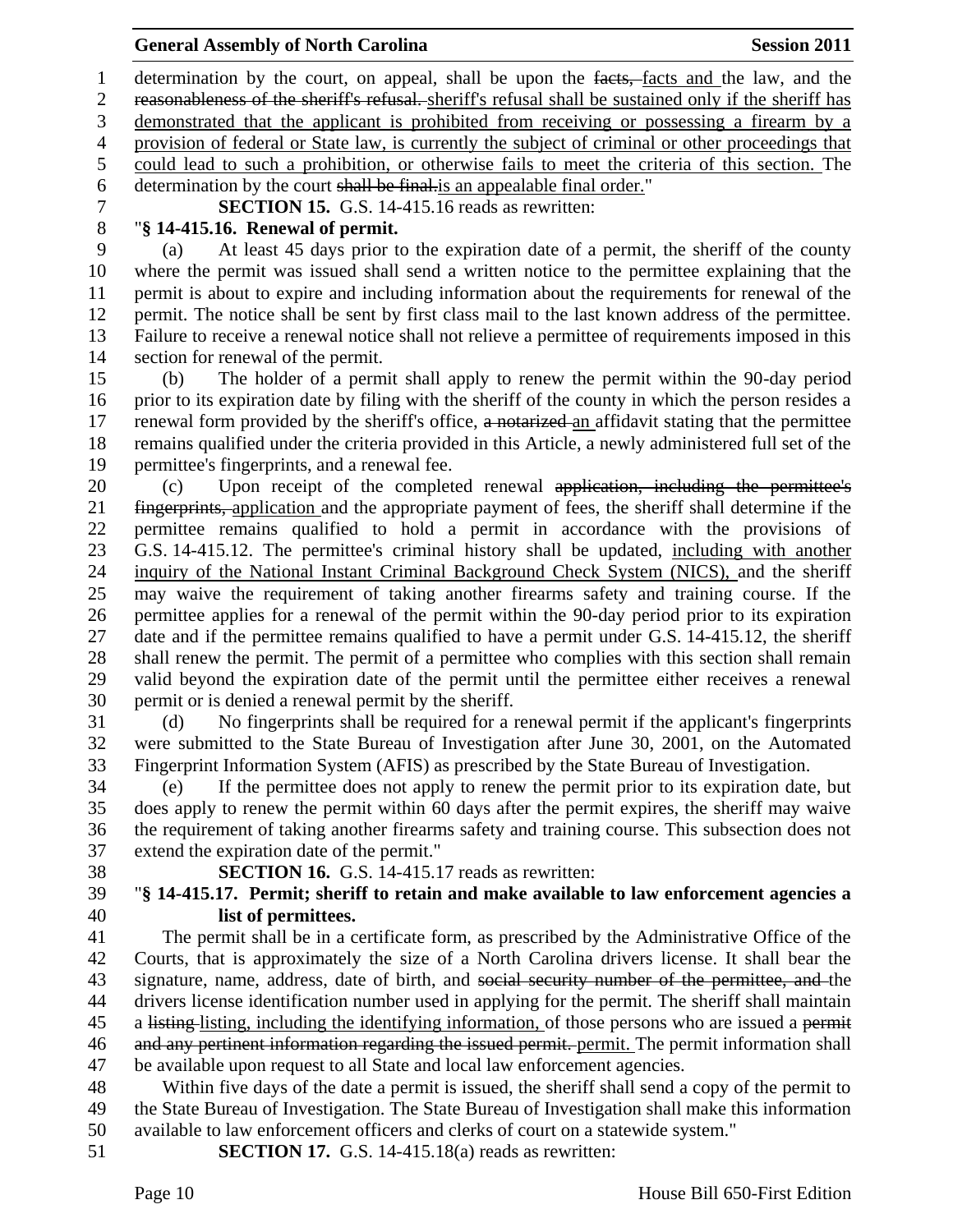|                                 | <b>General Assembly of North Carolina</b><br><b>Session 2011</b>                                                                                                     |  |
|---------------------------------|----------------------------------------------------------------------------------------------------------------------------------------------------------------------|--|
| $\mathbf{1}$                    | The sheriff of the county where the permit was issued or the sheriff of the county<br>" $(a)$                                                                        |  |
| $\boldsymbol{2}$                | where the person resides may revoke a permit subsequent to a hearing for any of the following                                                                        |  |
| $\mathfrak{Z}$                  | reasons:                                                                                                                                                             |  |
| $\overline{4}$<br>$\mathfrak s$ | Fraud or intentional or and material misrepresentation in the obtaining of a<br>(1)                                                                                  |  |
| 6                               | permit.<br>Misuse of a permit, including lending or giving a permit to another person,<br>(2)                                                                        |  |
| $\tau$                          | duplicating materially altering a permit, or using a permit with the intent to                                                                                       |  |
| 8                               | unlawfully cause harm to a person or property.                                                                                                                       |  |
| 9                               | The doing of an act or existence of a condition which would have been<br>(3)                                                                                         |  |
| 10                              | grounds for the denial of the permit by the sheriff.                                                                                                                 |  |
| 11                              | The violation of any of the terms of this Article.<br>(4)                                                                                                            |  |
| 12                              | The applicant is adjudicated guilty of or receives a prayer for judgment<br>(5)                                                                                      |  |
| 13                              | continued for a crime which would have disqualified the applicant from                                                                                               |  |
| 14                              | initially receiving a permit.                                                                                                                                        |  |
| 15                              | A permittee may appeal the revocation, or nonrenewal of a permit by petitioning a district                                                                           |  |
| 16                              | court judge of the district in which the applicant resides. The determination by the court, on                                                                       |  |
| 17                              | appeal, shall be upon the facts, facts and the law, and the reasonableness of the sheriff's                                                                          |  |
| 18                              | refusal the sheriff's refusal shall be sustained only if the sheriff demonstrates that the permittee                                                                 |  |
| 19                              | is or has become disqualified for a permit under the terms of this section."                                                                                         |  |
| 20                              | <b>SECTION 18.</b> G.S. 14-415.21 is repealed.                                                                                                                       |  |
| 21                              | <b>SECTION 19.</b> G.S. 14-415.24 reads as rewritten:                                                                                                                |  |
| 22                              | "§ 14-415.24. Reciprocity; out-of-state handgun permits.                                                                                                             |  |
| 23                              | A valid concealed handgun permit or license issued by another state is valid in<br>(a)                                                                               |  |
| 24                              | North Carolina if that state grants the same right to residents of North Carolina who have valid                                                                     |  |
| 25                              | concealed handgun permits issued pursuant to this Article in their possession while carrying                                                                         |  |
| 26<br>27                        | concealed weapons in that state. North Carolina.<br>The Attorney General shall maintain a registry of states that meet the requirements<br>$\left(\mathbf{b}\right)$ |  |
| 28                              | of this section on the North Carolina Criminal Information Network and make the registry                                                                             |  |
| 29                              | available to law enforcement officers for investigative purposes.                                                                                                    |  |
| 30                              | Every 12 months after the effective date of this subsection, the Department of<br>(c)                                                                                |  |
| 31                              | Justice shall make written inquiry of the concealed handgun permitting authorities in each other                                                                     |  |
| 32                              | state as to: (i) whether a North Carolina resident may carry a concealed handgun in their state                                                                      |  |
| 33                              | based upon having a valid North Carolina concealed handgun permit and (ii) whether a North                                                                           |  |
| 34                              | Carolina resident may apply for a concealed handgun permit in that state based upon having a                                                                         |  |
| 35                              | valid North Carolina concealed handgun permit. The Department of Justice shall attempt to                                                                            |  |
| 36                              | secure from each state permission for North Carolina residents who hold a valid North Carolina                                                                       |  |
| 37                              | concealed handgun permit to carry a concealed handgun in that state, either on the basis of the                                                                      |  |
| 38                              | North Carolina permit or on the basis that the North Carolina permit is sufficient to permit the                                                                     |  |
| 39                              | issuance of a similar license or permit by the other state."                                                                                                         |  |
| 40                              | <b>SECTION 20.</b> G.S. 50B-3.1 reads as rewritten:                                                                                                                  |  |
| 41                              | "§ 50B-3.1. Surrender and disposal of firearms; violations; exemptions.                                                                                              |  |
| 42                              | Required Surrender of Firearms. - Upon issuance of an emergency or ex parte order<br>(a)                                                                             |  |
| 43                              | pursuant to this Chapter, the court shall order the defendant to surrender to the sheriff all                                                                        |  |
| 44                              | firearms, machine guns, ammunition, permits to purchase firearms, and permits to carry                                                                               |  |
| 45                              | concealed firearms that are in the care, custody, possession, ownership, or control of the                                                                           |  |
| 46                              | defendant if the court finds any of the following factors:                                                                                                           |  |
| 47                              | The use or threatened use of a deadly weapon by the defendant or a pattern<br>(1)                                                                                    |  |
| 48                              | of prior conduct involving the use or threatened use of violence with a                                                                                              |  |
| 49                              | firearm against persons.                                                                                                                                             |  |
| 50                              | Threats to seriously injure or kill the aggrieved party or minor child by the<br>(2)                                                                                 |  |
| 51                              | defendant.                                                                                                                                                           |  |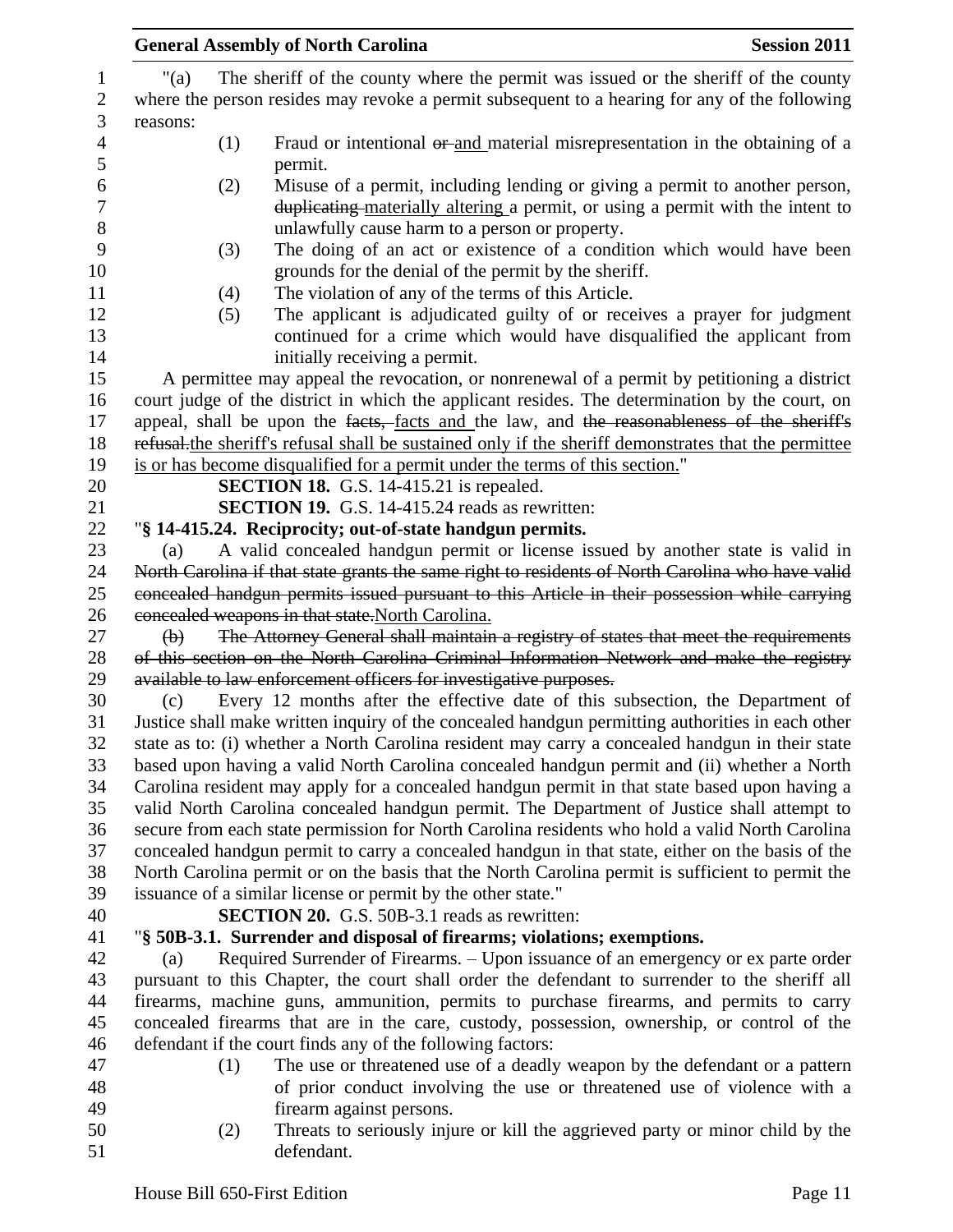|     | <b>General Assembly of North Carolina</b>                                                                                                                                                              | <b>Session 2011</b> |
|-----|--------------------------------------------------------------------------------------------------------------------------------------------------------------------------------------------------------|---------------------|
| (3) | Threats to commit suicide by the defendant.                                                                                                                                                            |                     |
| (4) | Serious injuries inflicted upon the aggrieved party or minor child by the<br>defendant.                                                                                                                |                     |
| (b) | Ex Parte or Emergency Hearing. – The court shall inquire of the plaintiff, at the ex                                                                                                                   |                     |
|     | parte or emergency hearing, the presence of, ownership of, or otherwise access to firearms by                                                                                                          |                     |
|     | the defendant, as well as ammunition, permits to purchase firearms, and permits to carry                                                                                                               |                     |
|     | concealed firearms, and include, whenever possible, identifying information regarding the                                                                                                              |                     |
|     | description, number, and location of firearms, ammunition, and permits in the order.                                                                                                                   |                     |
| (c) | Ten-Day Hearing. – The court, at the 10-day hearing, shall inquire of the defendant                                                                                                                    |                     |
|     | the presence of, ownership of, or otherwise access to firearms by the defendant, as well as                                                                                                            |                     |
|     | ammunition, permits to purchase firearms, and permits to carry concealed firearms, and                                                                                                                 |                     |
|     | include, whenever possible, identifying information regarding the description, number, and                                                                                                             |                     |
|     | location of firearms, ammunition, and permits in the order.                                                                                                                                            |                     |
| (d) | Surrender. – Upon service of the order, the defendant shall immediately surrender to                                                                                                                   |                     |
|     | the sheriff possession of all firearms, machine guns, ammunition, permits to purchase firearms,                                                                                                        |                     |
|     | and permits to carry concealed firearms that are in the care, custody, possession, ownership, or                                                                                                       |                     |
|     | control of the defendant. In the event that weapons cannot be surrendered at the time the order                                                                                                        |                     |
|     | is served, the defendant shall surrender the firearms, ammunitions, and permits to the sheriff<br>within 24 hours of service at a time and place specified by the sheriff. The sheriff shall store the |                     |
|     | firearms or contract with a licensed firearms dealer to provide storage.                                                                                                                               |                     |
| (1) | If the court orders the defendant to surrender firearms, ammunition, and                                                                                                                               |                     |
|     | permits, the court shall inform the plaintiff and the defendant of the terms of                                                                                                                        |                     |
|     | the protective order and include these terms on the face of the order,                                                                                                                                 |                     |
|     | including that the defendant is prohibited from owning, possessing,                                                                                                                                    |                     |
|     | purchasing, or receiving or attempting to own, possess, purchase, or receive                                                                                                                           |                     |
|     | a firearm for so long as the protective order or any successive protective                                                                                                                             |                     |
|     | order is in effect. The terms of the order shall include instructions as to how                                                                                                                        |                     |
|     | the defendant may request retrieval of any firearms, ammunition, and                                                                                                                                   |                     |
|     | permits surrendered to the sheriff when the protective order is no longer in                                                                                                                           |                     |
|     | effect. The terms shall also include notice of the penalty for violation of                                                                                                                            |                     |
|     | G.S. 14-269.8.                                                                                                                                                                                         |                     |
| (2) | The sheriff may charge the defendant a reasonable fee for the storage of any                                                                                                                           |                     |
|     | firearms and ammunition taken pursuant to a protective order. The fees are                                                                                                                             |                     |
|     | payable to the sheriff. The sheriff shall transmit the proceeds of these fees to                                                                                                                       |                     |
|     | the county finance officer. The fees shall be used by the sheriff to pay the                                                                                                                           |                     |
|     | costs of administering this section and for other law enforcement purposes.<br>to offset the cost of storage and in no instance may they exceed the actual                                             |                     |
|     | storage costs. The county shall expend the restricted funds for these purposes                                                                                                                         |                     |
|     | this purpose only. The sheriff shall not release firearms, ammunition, or                                                                                                                              |                     |
|     | permits without a court order granting the release. The defendant must remit                                                                                                                           |                     |
|     | all fees owed prior to the authorized return of any firearms, ammunition, or                                                                                                                           |                     |
|     | permits. The sheriff shall not incur any civil or criminal liability for alleged                                                                                                                       |                     |
|     | damage or deterioration due to storage or transportation of any firearms or                                                                                                                            |                     |
|     | ammunition held pursuant to this section.                                                                                                                                                              |                     |
| (e) | Retrieval. - If the court does not enter a protective order when the ex parte or                                                                                                                       |                     |
|     | emergency order expires, expires and does not otherwise find the defendant is precluded from                                                                                                           |                     |
|     | possessing or receiving a firearm pursuant to State or federal law, the court shall enter an order                                                                                                     |                     |
|     | directing the return of any firearms surrendered or seized pursuant to this section to the                                                                                                             |                     |
|     | defendant, and the defendant may retrieve any weapons surrendered to the sheriff unless the                                                                                                            |                     |
|     | court finds that the defendant is precluded from owning or possessing a firearm pursuant to                                                                                                            |                     |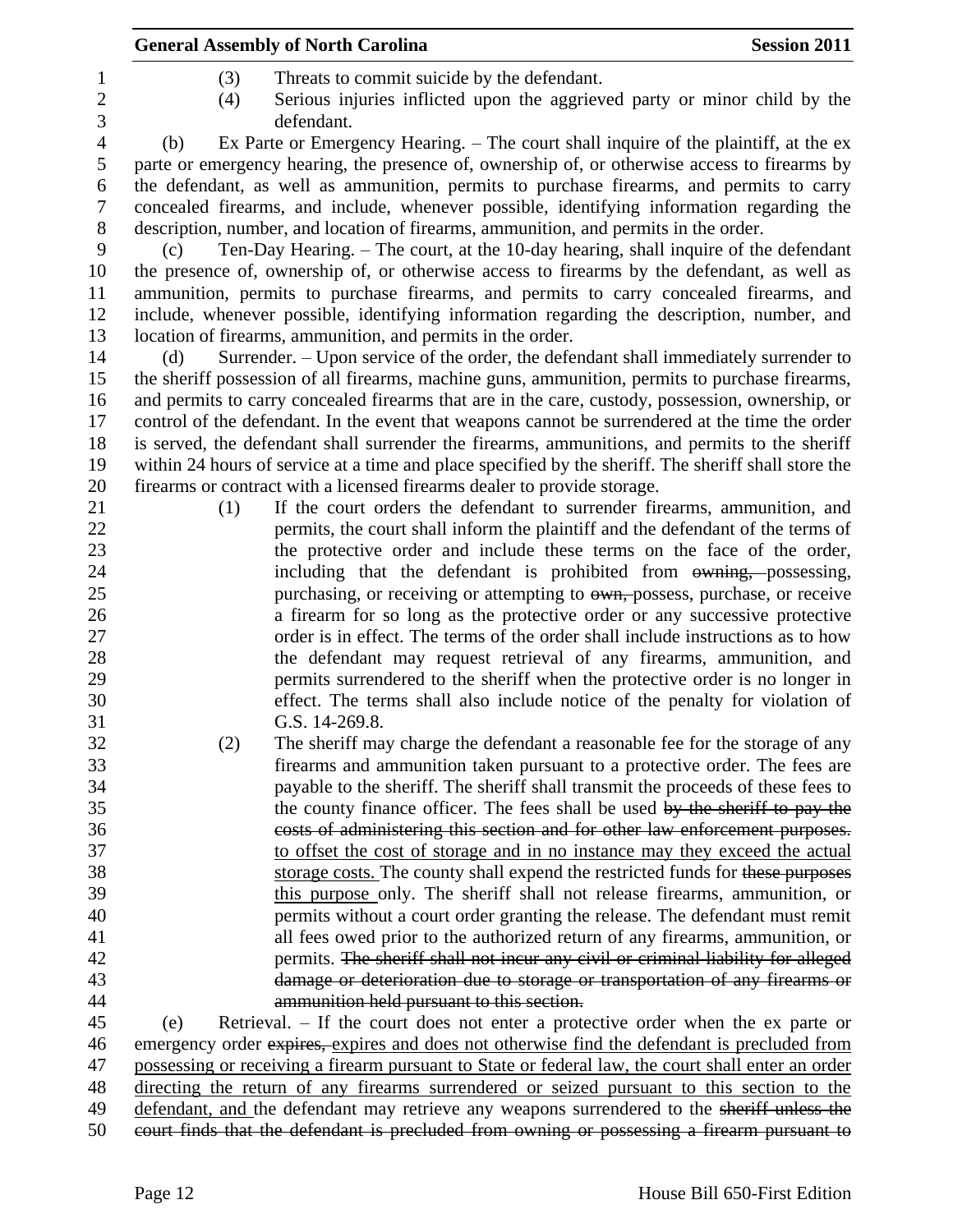State or federal law or final disposition of any pending criminal charges committed against the 2 person that is the subject of the current protective order.sheriff.

 (f) Motion for Return. – The defendant may request the return of any firearms, ammunition, or permits surrendered by filing a motion with the court at the expiration of the current order or final disposition of any pending criminal charges for offenses alleged to have been committed against the person that is the subject of the current protective order and not later than 90 days after the expiration of the current order or final disposition of any such pending criminal charges committed against the person that is the subject of the current protective order. charges. Upon receipt of the motion, the court shall schedule a hearing and provide written notice to the plaintiff who shall have the right to appear and be heard and to the sheriff who has control of the firearms, ammunition, or permits. The court shall determine whether the defendant is subject to any State or federal law or court order that precludes the defendant from owning or possessing a firearm. The inquiry shall include:

(1) Whether the protective order has been renewed.

(2) Whether the defendant is subject to any other protective orders.

 (3) Whether the defendant is disqualified from owning or possessing a firearm **pursuant to 18 U.S.C.** § 922 or any State law.

 (4) Whether the defendant has any pending criminal charges, in either State or federal court, for offenses alleged to have been committed against the person 20 that is the subject of the current protective order.

21 The court shall deny the return of firearms, ammunition, or permits if grant the motion unless the court finds that the defendant is precluded from owning or possessing a firearm pursuant to 23 State or federal law or if the defendant has any pending criminal charges, in either State or federal court, for offenses alleged to have been committed against the person that is the subject of the current protective order until the final disposition of those charges.

 (g) Motion for Return by Third-Party Owner. – A third-party owner of firearms, ammunition, or permits who is otherwise eligible to possess such items may file a motion requesting the return to said third party of any such items in the possession of the sheriff seized as a result of the entry of a domestic violence protective order. The motion must be filed not 30 later than 30 days after the seizure of the items by by, or their surrender to, the sheriff. Upon receipt of the third party's motion, the court shall schedule a hearing and provide written notice to all parties and the sheriff. The court shall order return of the items to the third party unless the court determines that the third party is disqualified from owning or possessing said items pursuant to State or federal law. If the court denies the return of said items to the third party, the items shall be disposed of by the sheriff as provided in subsection (h) of this section.

 (h) Disposal of Firearms. – If the defendant does not file a motion requesting the return of any firearms, ammunition, or permits surrendered within the time period prescribed by this section, if the court determines that the defendant is precluded from regaining possession of any firearms, ammunition, or permits surrendered, or if the defendant or third-party owner fails to remit all fees owed for the storage of the firearms or ammunition within 30 days of the entry of the order granting the return of the firearms, ammunition, or permits, the sheriff who has control of the firearms, ammunition, or permits shall give notice to the defendant, and the sheriff shall apply to the court for an order of disposition of the firearms, ammunition, or permits. The judge, after a hearing, may order the disposition of the firearms, ammunition, or permits in one or more of the ways authorized by law, including subdivision (4), (4b), (5), or (6) of G.S. 14-269.1. If a sale by the sheriff does occur, any proceeds from the sale after deducting any costs associated with the sale, and in accordance with all applicable State and 48 federal law, shall be provided to the defendant, if requested by the defendant by motion made 49 before the hearing or at the hearing and if ordered by the judge.defendant.

 (i) It is unlawful for any person subject to a protective order prohibiting the possession 51 or purchase of firearms  $\leftrightarrow$  to do any of the following: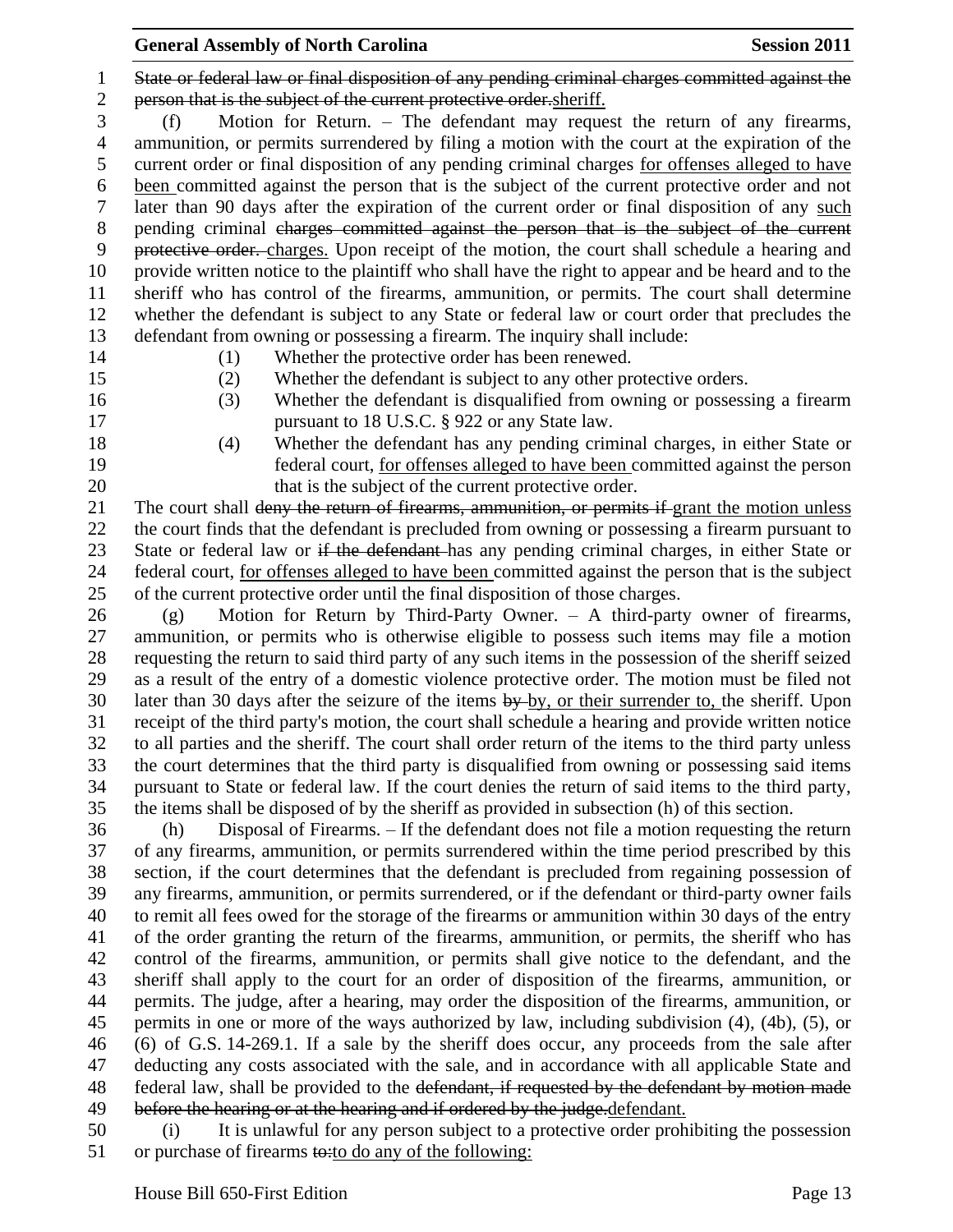|                         |                  | <b>General Assembly of North Carolina</b>                                                                                                                                                                                                                                                                                                                                                                                                                                                                                                                                                      | <b>Session 2011</b> |
|-------------------------|------------------|------------------------------------------------------------------------------------------------------------------------------------------------------------------------------------------------------------------------------------------------------------------------------------------------------------------------------------------------------------------------------------------------------------------------------------------------------------------------------------------------------------------------------------------------------------------------------------------------|---------------------|
|                         | (1)              | Fail to surrender all firearms, ammunition, permits to purchase firearms, and<br>permits to carry concealed firearms to the sheriff as ordered by the-court;<br>court.                                                                                                                                                                                                                                                                                                                                                                                                                         |                     |
|                         | (2)              | Fail to disclose all information pertaining to the possession of firearms,<br>ammunition, and permits to purchase and permits to carry concealed                                                                                                                                                                                                                                                                                                                                                                                                                                               |                     |
|                         |                  | firearms as requested by the court; or                                                                                                                                                                                                                                                                                                                                                                                                                                                                                                                                                         |                     |
|                         | (3)              | Provide false information to the court pertaining to any of these items.                                                                                                                                                                                                                                                                                                                                                                                                                                                                                                                       |                     |
| (i)                     |                  | Violations. $-$ In accordance with G.S. 14-269.8, it is unlawful for any person to<br>own, possess, purchase, or receive or attempt to own, possess, purchase, or receive a firearm, as<br>defined in G.S. 14-409.39(2), machine gun, ammunition, or permits to purchase or carry<br>concealed firearms if ordered by the court for so long as that protective order or any successive<br>protective order with a fiream prohibition entered against that person pursuant to this Chapter is<br>in effect. Any defendant violating the provisions of this section shall be guilty of a Class H |                     |
|                         |                  | felony. Class 1 misdemeanor.                                                                                                                                                                                                                                                                                                                                                                                                                                                                                                                                                                   |                     |
| (k)                     |                  | Official Use Exemption. - This section shall not prohibit law enforcement officers<br>and members of any branch of the United States armed forces, not otherwise prohibited under                                                                                                                                                                                                                                                                                                                                                                                                              |                     |
|                         |                  | federal law, from possessing or using firearms for official use only.                                                                                                                                                                                                                                                                                                                                                                                                                                                                                                                          |                     |
| (1)                     |                  | Nothing in this section is intended to limit the discretion of the court in granting                                                                                                                                                                                                                                                                                                                                                                                                                                                                                                           |                     |
|                         |                  | additional relief as provided in other sections of this Chapter."                                                                                                                                                                                                                                                                                                                                                                                                                                                                                                                              |                     |
|                         |                  | <b>SECTION 21.</b> G.S. 120-32.1 is amended by adding a new subsection to read:                                                                                                                                                                                                                                                                                                                                                                                                                                                                                                                |                     |
| "(c1)                   |                  | No rule adopted under this section shall prohibit the transportation or storage of a                                                                                                                                                                                                                                                                                                                                                                                                                                                                                                           |                     |
|                         |                  | firearm in a closed compartment or container within a person's locked vehicle or in a locked                                                                                                                                                                                                                                                                                                                                                                                                                                                                                                   |                     |
|                         |                  | container securely affixed to a person's vehicle."                                                                                                                                                                                                                                                                                                                                                                                                                                                                                                                                             |                     |
|                         |                  | <b>SECTION 22.</b> G.S. 153A-129 reads as rewritten:                                                                                                                                                                                                                                                                                                                                                                                                                                                                                                                                           |                     |
| "§ 153A-129. Firearms.  |                  |                                                                                                                                                                                                                                                                                                                                                                                                                                                                                                                                                                                                |                     |
|                         |                  | Subject to Article 53C of Chapter 14 of the General Statutes, a A-county may by ordinance                                                                                                                                                                                                                                                                                                                                                                                                                                                                                                      |                     |
|                         |                  | regulate, restrict, or prohibit the discharge of firearms at any time or place except when used to                                                                                                                                                                                                                                                                                                                                                                                                                                                                                             |                     |
|                         |                  | take birds or animals pursuant to Chapter 113, Subchapter IV, when used in defense of person                                                                                                                                                                                                                                                                                                                                                                                                                                                                                                   |                     |
|                         |                  | or property, or when used pursuant to lawful directions of law-enforcement officers. A county                                                                                                                                                                                                                                                                                                                                                                                                                                                                                                  |                     |
|                         |                  | may also regulate the display of firearms on the public roads, sidewalks, alleys, or other public                                                                                                                                                                                                                                                                                                                                                                                                                                                                                              |                     |
|                         |                  | property. This section does not limit a county's authority to take action under Chapter 14,                                                                                                                                                                                                                                                                                                                                                                                                                                                                                                    |                     |
| Article 36A."           |                  |                                                                                                                                                                                                                                                                                                                                                                                                                                                                                                                                                                                                |                     |
|                         |                  | <b>SECTION 23.</b> G.S. 166A-3 reads as rewritten:                                                                                                                                                                                                                                                                                                                                                                                                                                                                                                                                             |                     |
| "§ 166A-3. Limitations. |                  |                                                                                                                                                                                                                                                                                                                                                                                                                                                                                                                                                                                                |                     |
|                         |                  | Nothing in this Article shall be construed to:to do any of the following:                                                                                                                                                                                                                                                                                                                                                                                                                                                                                                                      |                     |
|                         | (1)              | Interfere with dissemination of news or comment on public affairs; but any                                                                                                                                                                                                                                                                                                                                                                                                                                                                                                                     |                     |
|                         |                  | communications facility or organization, including but not limited to radio                                                                                                                                                                                                                                                                                                                                                                                                                                                                                                                    |                     |
|                         |                  | and television stations, wire services, and newspapers, may be requested to                                                                                                                                                                                                                                                                                                                                                                                                                                                                                                                    |                     |
|                         |                  | transmit or print public service messages furnishing information or                                                                                                                                                                                                                                                                                                                                                                                                                                                                                                                            |                     |
|                         |                  | instructions in connection with an emergency, disaster or war; or war.                                                                                                                                                                                                                                                                                                                                                                                                                                                                                                                         |                     |
|                         | (2)              | Limit, modify or abridge modify, or abridge, except as provided in<br>subdivision (3) of this section, the authority of the Governor to proclaim                                                                                                                                                                                                                                                                                                                                                                                                                                               |                     |
|                         |                  | martial law or exercise any other powers vested in him under the                                                                                                                                                                                                                                                                                                                                                                                                                                                                                                                               |                     |
|                         |                  | Constitution, statutes, or common law of this State independent of, or in                                                                                                                                                                                                                                                                                                                                                                                                                                                                                                                      |                     |
|                         |                  | conjunction with, any provisions of this Article.                                                                                                                                                                                                                                                                                                                                                                                                                                                                                                                                              |                     |
|                         | $\left(3\right)$ | Authorize the taking, confiscation, or seizure of otherwise lawfully                                                                                                                                                                                                                                                                                                                                                                                                                                                                                                                           |                     |
|                         |                  | possessed firearms, ammunition, or components thereof or to authorize the                                                                                                                                                                                                                                                                                                                                                                                                                                                                                                                      |                     |
|                         |                  | imposition of any additional restriction or prohibition on the possession,                                                                                                                                                                                                                                                                                                                                                                                                                                                                                                                     |                     |
|                         |                  | carrying, transportation, sale, purchase, storage, or use of lawfully possessed                                                                                                                                                                                                                                                                                                                                                                                                                                                                                                                |                     |
|                         |                  | firearms, ammunition, or ammunition components during a proclaimed state                                                                                                                                                                                                                                                                                                                                                                                                                                                                                                                       |                     |
|                         |                  | of disaster or martial law."                                                                                                                                                                                                                                                                                                                                                                                                                                                                                                                                                                   |                     |